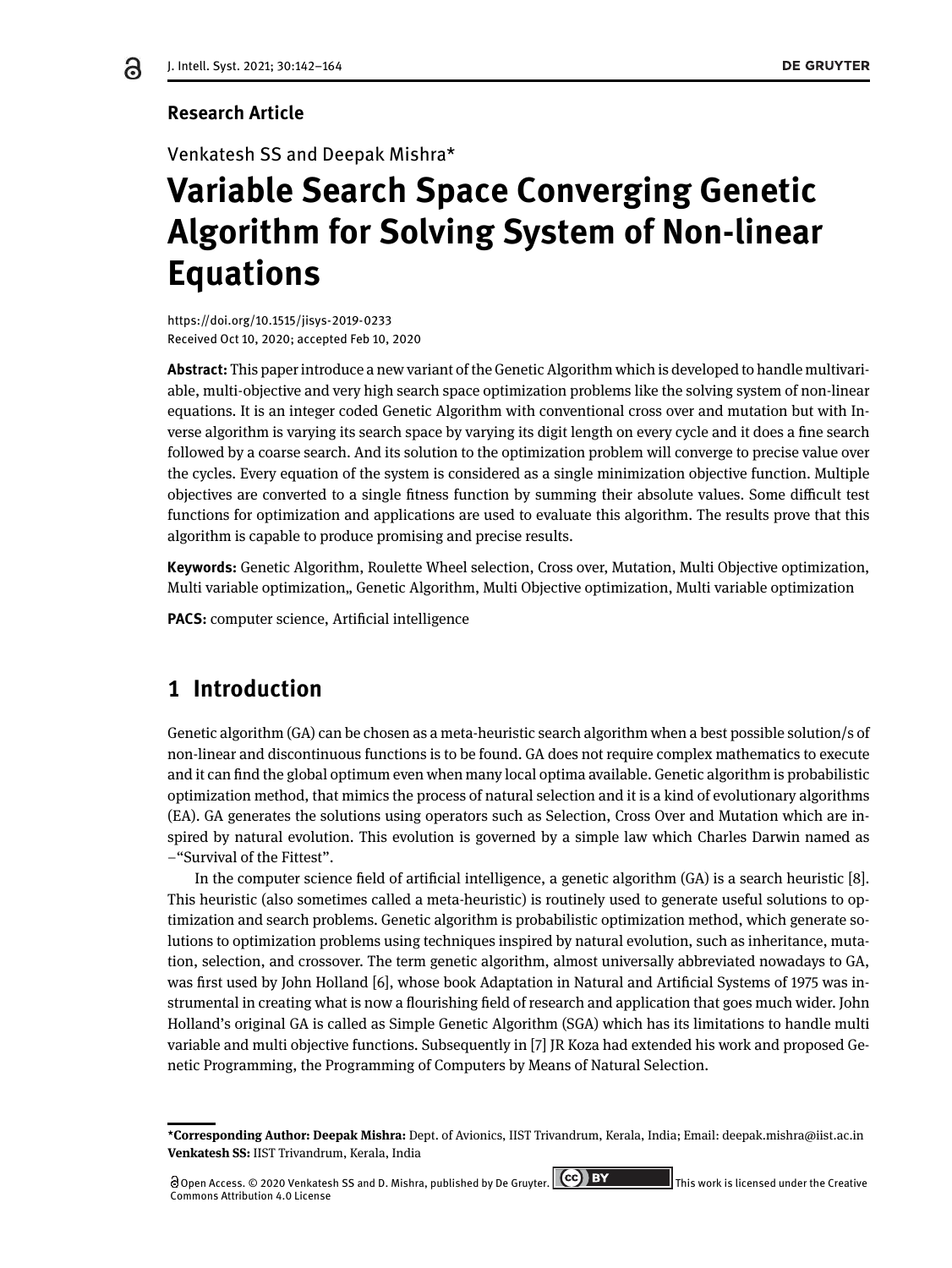Later, Akira Oyama *et al.* [1] have developed a Real-coded Adaptive Range Gas (ARGAs) to find a solution to an aerodynamic airfoil shape optimization problem. The results show that the real-coded ARGAs find better solutions than the conventional real-coded GAs. Subsequently, F.Herrera and M.Lozano [2] have developed a Two-loop Real-coded GA with Adaptive Control of Mutation Step Sizes (TRAMSS). TRAMSS adjusts the step size of a mutation operator applied during the inner loop, for producing efficient local turning, thus avoids premature convergence. It also controls the step size of a mutation operator used by a restart operator performed in the outer loop, for re-initializing the population in order to ensure that different promising search zeroes are focused by the inner loop throughout the run. Solving difficult nonlinear equation using evolutionary technique is an important research area [11]. Many researcher have attempted this by using neural network and genetic algorithms. The work carried by Crina Grosan and Ajith Abraham [3], presents an evolutionary approach for Solving Nonlinear Equations Systems. They propose an evolutionary technique for solving systems of complex nonlinear equations by simply viewing them as a multi-objective optimization problem. Their approach has given good results for benchmark problems compared to earlier results. Later Satoshi Tomioka *et al.* [4] also proposed an adaptive domain method (ADM) using real-coded GAs to solve non-linear problems. They have demonstrated the effectiveness of the new method by citing an example problem. Recently parameter optimization in GA found to be very important. The book [5] describes in detail some aspects of GA parameter optimization for recent applications.

Solving system of equations is very old and an important research problem and many researchers have given important consideration [14–17]. In 2002 the paper [18] deploys a gradient descent approach to solve nonlinear system of equations. Authors in [24, 25] have used a Hopfield type neural network and energy function approach for finding roots of characteristic equation. The computational cost in GA based nonlinear equations solver is an important concern there are many variants to GA have been proposed in the past. An excellent survey on various methods can be found at [26]. Authors in this paper did an excellent job on summarizing the various works related to this area. The article [20] presents the estimation of roots of nonlinear equations using Genetic Algorithm varying the population size, crossover rate, degree of mutation, and coefficient size. In this paper [21], the author first converted single and simple set of nonlinear system of equations into unconstrained optimization problem, and complex set of systems into constrained optimization problem. Afterward, Genetic Algorithm tool is applied to solve the system. In a recent work [22] the author developed a new approach in which optimum solution of nonlinear system of equations is obtained by a method based on variants of Genetic Algorithm using evolutionary computational technique. The paper [23] describes a novel application of Genetic Algorithm for approximating solution of optimum problems by introducing pairs of harmonious and symmetric individuals. Although many methods have been proposed this paper tries to propose the application of variable search space in finding the solutions of system of equations. While finding solution to system of non-linear equations, the search algorithm has to handle multiple variables, multiple objectives and a very high search space. Hence a new Genetic Algorithm named as 'Variable Search Space Converging Genetic Algorithm (VSSCGA)' is developed, which efficiently handles multiple variables, multiple objectives and high search space. The VSSCGA has been validated with benchmark problems and got very good results compared to previous results.

# **2 Search Space**

Let the VSSCGA has integer coded representation and each variable (*x*) is a chromosome and its each gene has integer numbers from 0 to 9. Here the chromosome's length or number of genes in a chromosome is called as Digit Length (*nD*), which is similar to Bit Length in binary representation. Let *nD* = 1. Hence the only possible chromosome representations are 0, 1, 2, 3, .., 9 . Here it can be say that the VSSCGA's Representation Range (VRR) is 0 to 9. And if *nD* = 2, the possible chromosome representations are 00, 01, 02, ..., 09, 10, 11, ..., 99. Here the VRR is 00 to 99. Thus if =3, then the VRR is [000, 999], and so on.

It is assumed that the integer coding representation of chromosome is following the 'base 10' number system. If the Search Space (*Ω*) ′ *s* Range (SSR) is assumed as [0, 1), and *nD* = 1, then each chromosome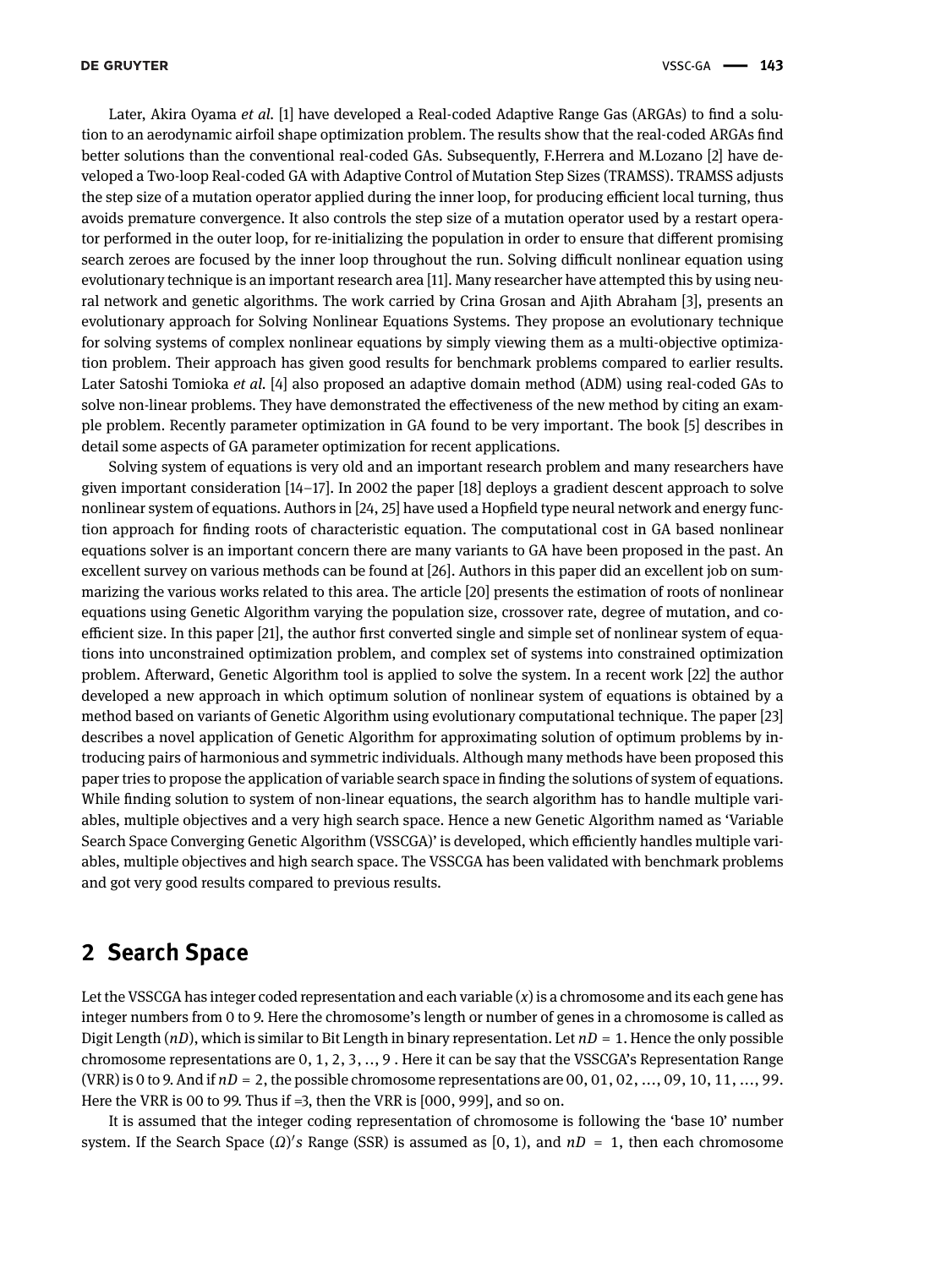#### 144 - Venkatesh SS and D. Mishra

representation's Value within Range ( $V_R$ ) in SSR would be  $0 \to 0.0$ ,  $1 \to 0.1$ ,  $2 \to 0.2$ ,...,  $9 \to 00.9$ . And if SSR is [0, 1), and  $nD = 2$ , then each chromosome representation's Range value in SSR would be 00  $\rightarrow$  0.00,  $0.01 \rightarrow 0.01, 02 \rightarrow 0.02, \dots$   $0.09 \rightarrow 0.09, 10 \rightarrow 0.10, 11 \rightarrow 0.11, \dots$  99  $\rightarrow 0.99$ . Here, if a chromosome is having representation as , it is actually a string of '36'. This value can be named as Value of String ( ′36′ ). For example, if  $nD = 5$ , SSR=[0, 1) and if one chromosome's representation is 36159, its String Value = '36159' and Range Value within SSR =0.36159. In general, if *nD* = *n* and a variable string is '*dndn*−1, ..., *d*2, *d* ′ 1 , the String Value  $V_s = d_n \times 10^{n-1} + d_{n-1} \times 10^{n-2}$ , ..., + $d_2 \times 10^1 + d_1 \times 10^0$  . For example, if a variable is having string as '5 2 6 2 4 6', its decimal value is  $5 \times 10^5 + 2 \times 10^4 + 6 \times 10^3 + 2 \times 10^2 + 4 \times 10^1 + 6 \times 10^0 = 526246$ . Then the Value within Range can be computed as

$$
V_R = V_S \frac{SSR_{max} - SSR_{min}}{10^{nD}} + SSR_{min}
$$

For example if  $SSR_{min} = 0$ ,  $SSR_{max} = 10$ ,  $nD = 6$  and  $V_S = 526246$ , then  $V_R = 5.26246$ .

Consider *n* objective functions such a way that,  $f_i(x_j): \Omega \to R$ , where  $x_j \in \Omega$ , and  $\Omega \in R^m$ ,  $i =, 1, 2, ..., n$ and  $j = 1, 2, ..., m$ 

To visualize the search space *Ω* , first let *i* = 1 and *j* = 1, i.e. Single Objective and Single Variable function. Then if  $nD = 1$ , the variable  $x_i$  can pick a value from 10 number of solutions. Thus if  $nD = n$ , the variable  $x_i$  can pick a value from 10<sup>*n*</sup> number of solutions. It means the Search Space has 10<sup>*n*</sup> number of possible solutions. These explanations show that in integer coding, by varying the Digit Length, the Search Space Size (SSS) can be varied.

As another example let us assume that the problem has 8 variables and all the 8 variables of the solution are rounded to 3 decimal places. Then the GA has to find a most fitted solution among  $10^{3\times8} = 10^{24}$  solutions or combinations. If the solution set is rounded to 6 decimal places, then the GA has to find a most fitted solution among  $10^{6\times8}$  =  $10^{48}$  solutions. Hence the required GA should have very high searching capability. And since it needs to handle multi variables, it should have better capability to exit/jump from the local minima than the mutation operator provides. With these requirements a new GA called 'Variable Search Space Converging Genetic Algorithm' is developed.

# **3 Variable Search Space Converging Genetic Algorithm**

The main concept of this VSSCGA is, it varies its digit length over its cycles and thus it varies its search space. In its first cycle (i.e. first digit cycle), its population is represented with a single (which can be varied) digit number (integer) ranging from 0 to 9, for each variable of the population individual. Its second cycle works with two digit numbers ranging from 0 to 99 and the third cycle works with three digit numbers ranging from 0 to 999 and so on. The initial/lower cycles provide a platform for coarse search and higher digit cycles account for fine search. The term converging here meant is that the process of growth chromosome will not be of fixed length. It will gradually attain the maximum allowed length. It may also happen that the growth of chromosome digit length will be stopped when the algorithm attains the desired solutions.

### **3.1 Algorithms and Features**

The VSSCGA has many advantages over conventional binary coded GA, which can be summarized as follows [3]:

- The solutions can be represented more precisely and thus the computation complexity is amended and the computation efficiency is improved.
- Since during initial cycles the SSS is low, the execution time is faster. It takes lesser time to arrive the solution to the expected precision and fitness.
- It avoids the premature convergence always by its selection procedure.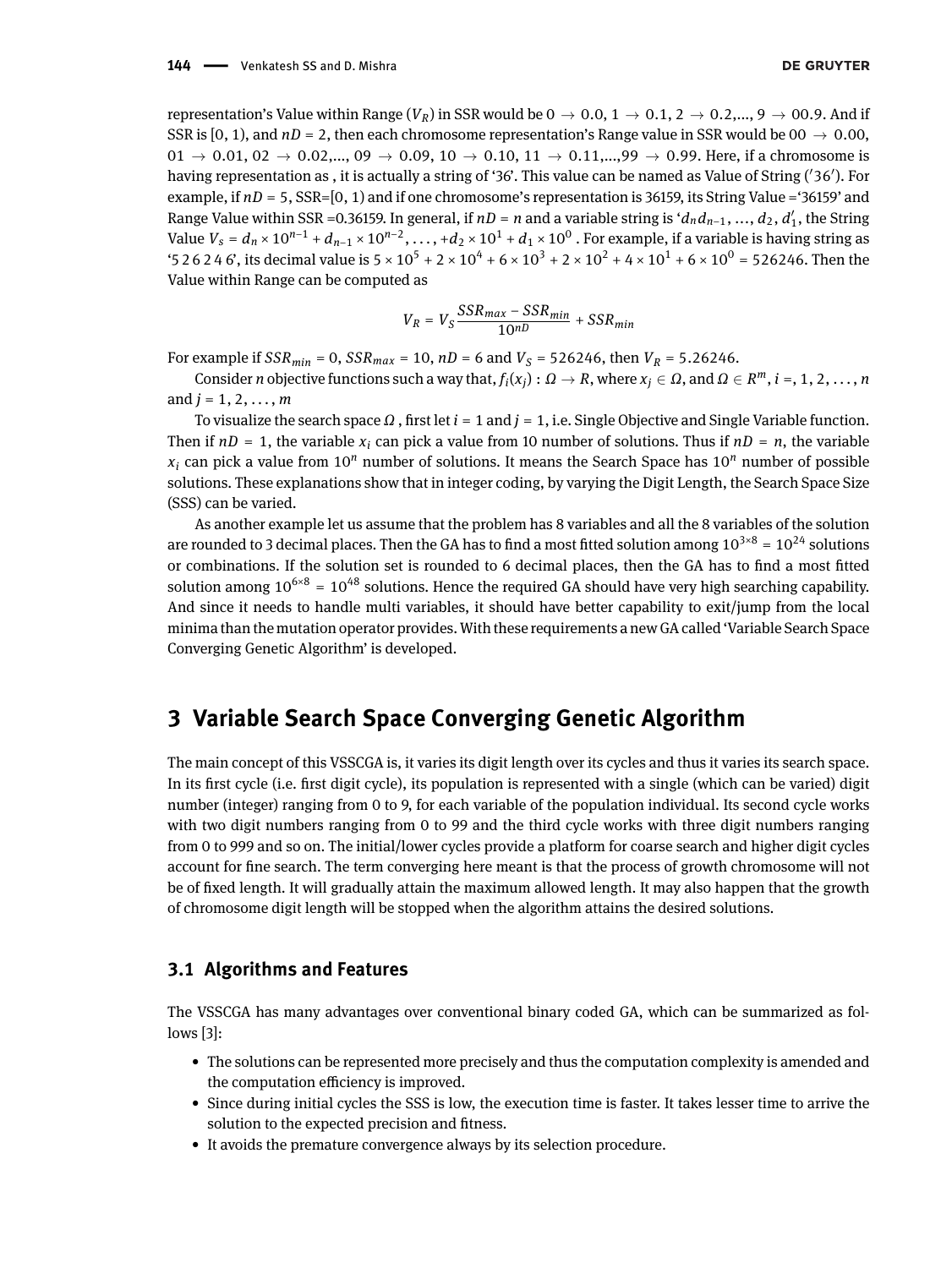• As the design variables are coded by floating numbers in classical optimization algorithms, the VSSCGA is more convenient for combination with classical optimization algorithms.

The algorithmic details of the proposed VSSCGA are presented in the Appendix: A. Here, we describe the various important variables are the necessary steps involved to reproduce the proposed algorithm. The salient features of VSSCGA:

- 1. It works on three types of loops, one over another.
- 2. The inner loop is Iteration Loop, which is based on SGA.
- 3. The middle loop is Round. Multiple iterations form a Round. Every new Round starts with a random new population. Multiple Rounds are designed to introduce multiple random new populations over the complete run.
- 4. The outer loop is Digit Cycle. Multiple rounds form a Digit Cycle. Multiple Digit Cycles of Rounds is designed to take care of coarse search and fine search.
- 5. Inverse Ranked Roulette wheel selection is designed to take care of premature convergence and thus to improve the search capability.
- 6. Elitism between Iterations and Migration between Rounds are designed to avoid the best solution getting destroyed.
- 7. Stopping criterion based on Maximum Iteration, Consistency of best solution over the iterations and Saturation of Fitness over the population of a generation are designed to stop the algorithm.



**Figure 1:** Structure of one Population Individual

# **3.2 Structure of Population Individual**

In order to GA operators work well with the Population Matrix, and to the objective and fitness values also to get integrated with the Population Matrix, it's structure is designed in Matlab as shown Figure 1. An example of the structure of a Population Individual for  $nV = 4$ ,  $nD = 6$ ,  $nP = 5$ ,  $nQ = 1$  is shown in Figure 1 and its corresponding total population structure is shown in Figure 2. It is a three dimensional matrix having its first dimension (row) as *nV* , second dimension (column) as *nD* + 2 and third dimension (page) as *nP*. The value within variable's range  $V_R$  is computed with an assumption of  $SSR=[0, 10)$ . The advantage of this integrated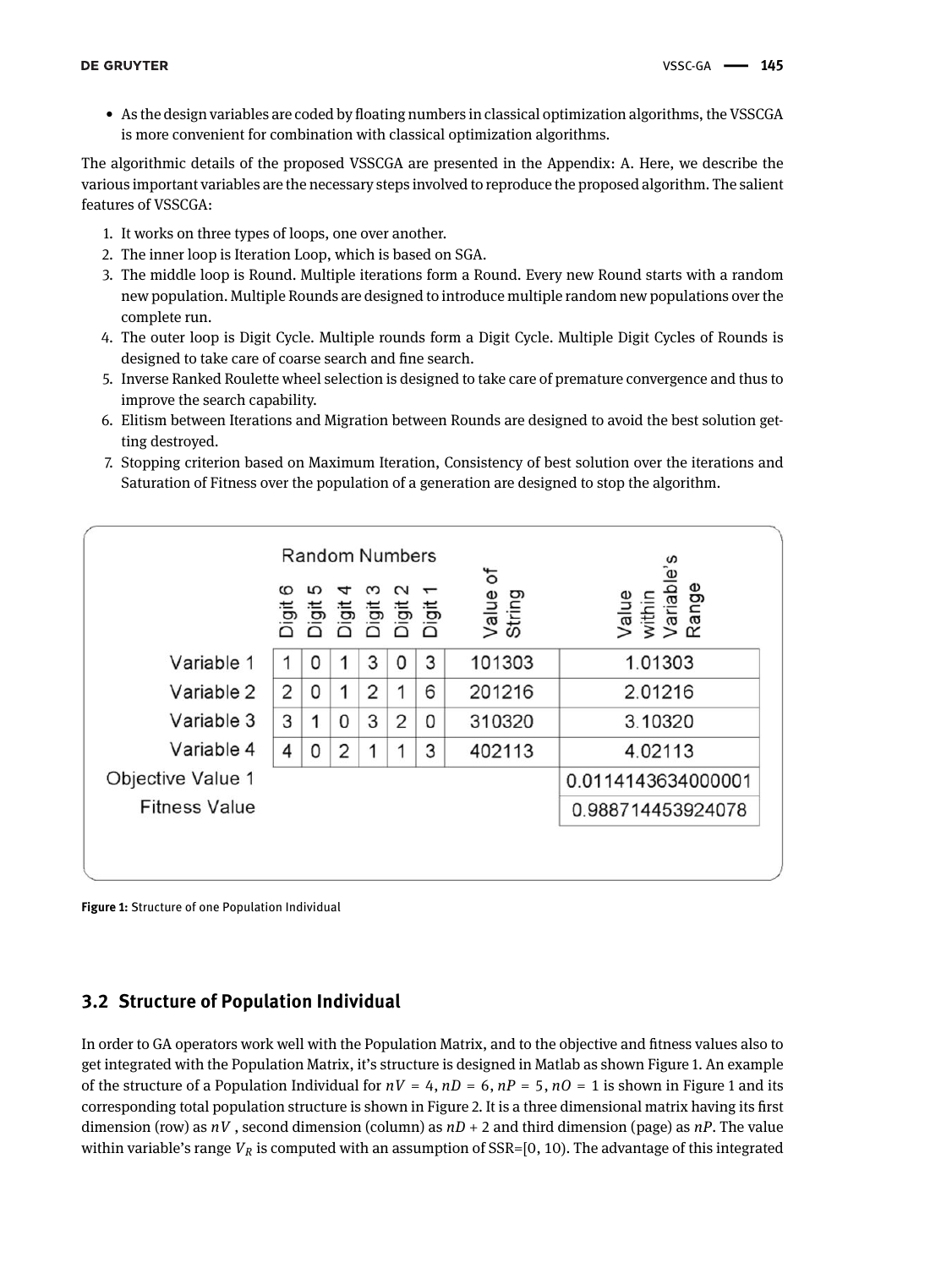|                          | я | ิค | 2  |   |   | 101863 |        | 1.01863            |
|--------------------------|---|----|----|---|---|--------|--------|--------------------|
|                          |   |    | ี  |   |   |        | 101363 | 1 01363            |
| 3                        |   | я  | ิค |   |   |        | 151863 | 1.51863            |
| 3                        |   |    | я  |   |   |        | 101803 | 1 01803            |
|                          |   | 0  |    | 3 | 0 | 3      | 101303 | 1.01303            |
| Pop_Idvl 5<br>Pop_Idvl 4 | 2 | 0  | 1  | 2 | 1 | 6      | 201216 | 2.01216            |
| Pop_Idvl 3               | 3 |    | 0  | 3 | 2 | 0      | 310320 | 3.10320            |
| Pop_Idvl 2<br>Pop_Idvl 1 | 4 | 0  | 2  |   |   | 3      | 402113 | 4.02113            |
|                          |   |    |    |   |   |        |        | 0.0114143634000001 |
|                          |   |    |    |   |   |        |        | 0.988714453924078  |

**Figure 2:** Structure of total Population

structure is when the population individuals are sorted out based on their fitness it needs to operate only one matrix. Similarly when the best population individual having best fitness is getting selected and when the elitism and migration operations are carried out, it is easy to handle/select the population individual matrix which has all its details including its values in the range, objective values and fitness value. On the other hand, if the population and its properties are maintained in separate matrices, handling them in the code is difficult and may give wrong results.

# **3.3 Initial Population Generation**

At the beginning of every round a new population is initialized with random numbers (single digit integers) with dimension  $nV \times nD \times nP$ . An example of a new random new population is shown in Figure 3.



**Figure 3:** Random Population Initialization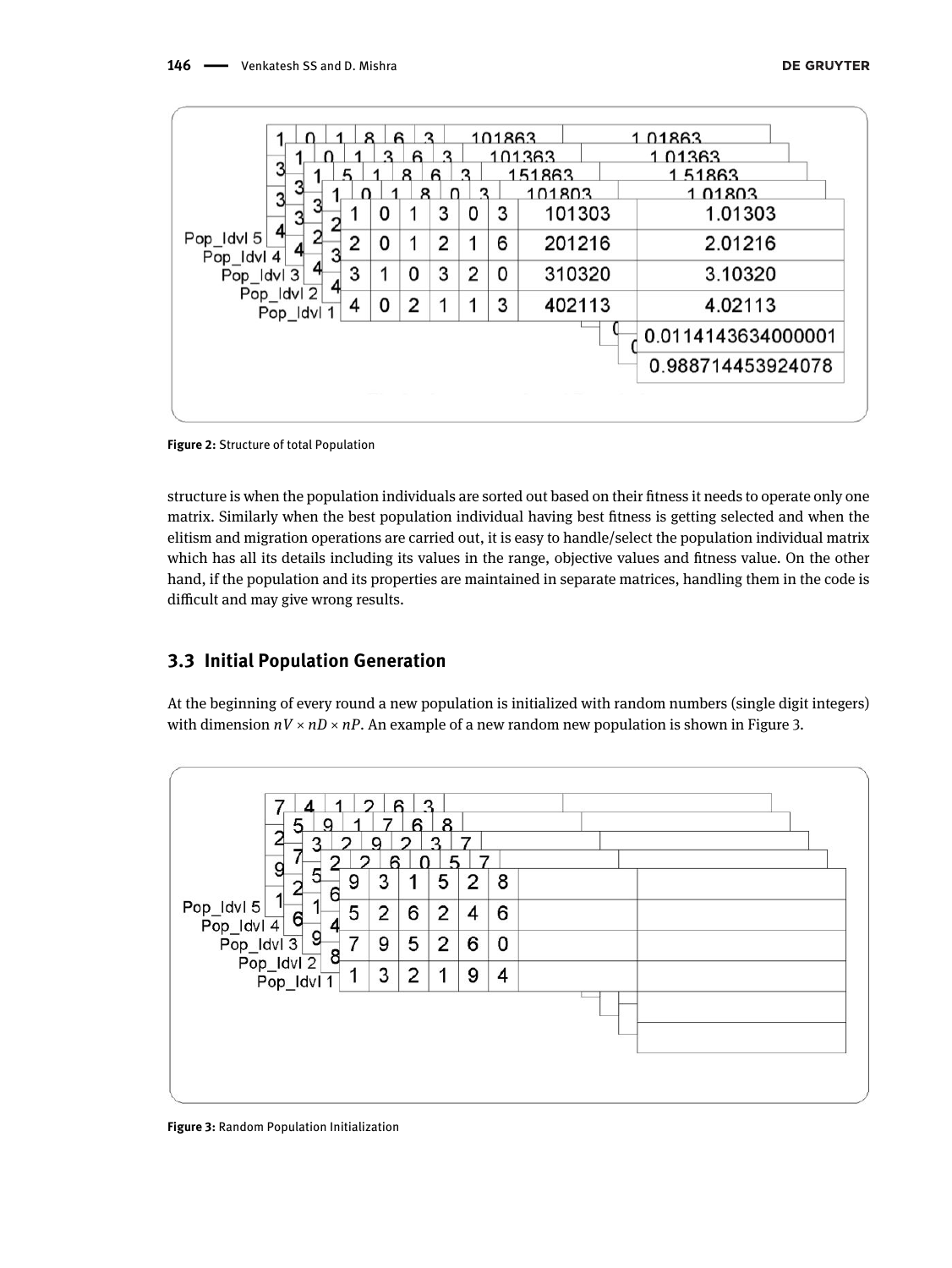#### **3.4 Value Computation**

After new population generation, the values *V<sup>S</sup>* and *V<sup>R</sup>* of each variable of the population individual is computed as explained in section 'Search Space'.

#### **3.5 Fitness Computation**

The Value in range  $(V_R)$  of all variables of an individual is fed to Fitness function to evaluate the objective function value. Here it is assumed that all objective function values are of positive values or cost/distance value in nature or it is made as positive by adding 'absolute' function or by introducing suitable offset or by some other alternative methods possible.

If the objective of the optimization problem is to maximize, and if there is only one objective function, the Value of the Objective function is directly taken as the Fitness function value . And if more than one objective function is there, the sum of each objective function value is taken as i.e.  $V_F = V_{01} + V_{02} + V_{03}$ .

If the objective of the optimization problem is to minimize, and if there is only one objective function, the value of the Fitness function  $V_F$  is calculated as  $V_F = \frac{1}{1+V_Q}$ . And if more than one objective function is there, the Fitness function value  $V_F$  is calculated as  $V_F = \frac{1}{1+(V_{o1}+V_{o2}+V_{o3})}$ . Fitness function value is very important in GA, as it plays a vital role in selection of population for next generation.

### **3.6 Selection – Inverse Ranked Roulette Wheel**

Selection operator selects individuals in the population for reproduction. The fitter the individuals, the more times it is likely to be selected to reproduce. Selection operator works on the principle of Charles Darwin's 'Survival of the Fittest'. Many types of selection are discussed in the literature including Roulette wheel selection, Rank selection, Tournament selection etc. Each method has its own advantages and disadvantages.

Here a combination of Roulette wheel selection with Rank selection is introduced. This algorithm assumes that all  $V_F \geq 0$ . First the individuals are sorted in descending order depending on their fitness value. In this order, the highest fit individual has the first place and the lowest fit individual has the last place (i.e. *nPth* place). Then each individual is assigned with a rank of 1/(1+*itsplacevalue*). Hence the name is Inverse Ranked. The highest fit individual or first individual is having rank  $\frac{1}{2}$ , the *j<sup>th</sup>* individual has the rank 1/(1 + *j*) and the last individual has the rank  $1/(1 + nP)$ .

Similar to the normal roulette wheel algorithm, in this method also, the probability of fitness of each individual is computed and expected count of each individual is calculated. Then the Ranked Expected Count (*rec*) of each individual is computed by multiplying expected count with its rank and the value is rounded up (ceil) to integer values.

The Ranked Expected Count of *j th* individual

$$
r_{ec_j} = ceil\left(\frac{F_{v_j} \times nP}{\sum_{i=1}^{np} F_{v_j}} \times \frac{1}{1+j}\right)
$$

The  $r_{ec}$  of an individual who is having  $V_F = 0$ , is assigned as 1. With this expected count the remaining procedure of roulette wheel is carried out. Each individual is reproduced their corresponding *rec* times. Then first/top *nP* individuals are selected for the next generation.

This IRRW selection improves the searching capability of the GA. Its main advantage is no single individual can make the complete population saturated throughout the generations, thus it always avoids premature convergence.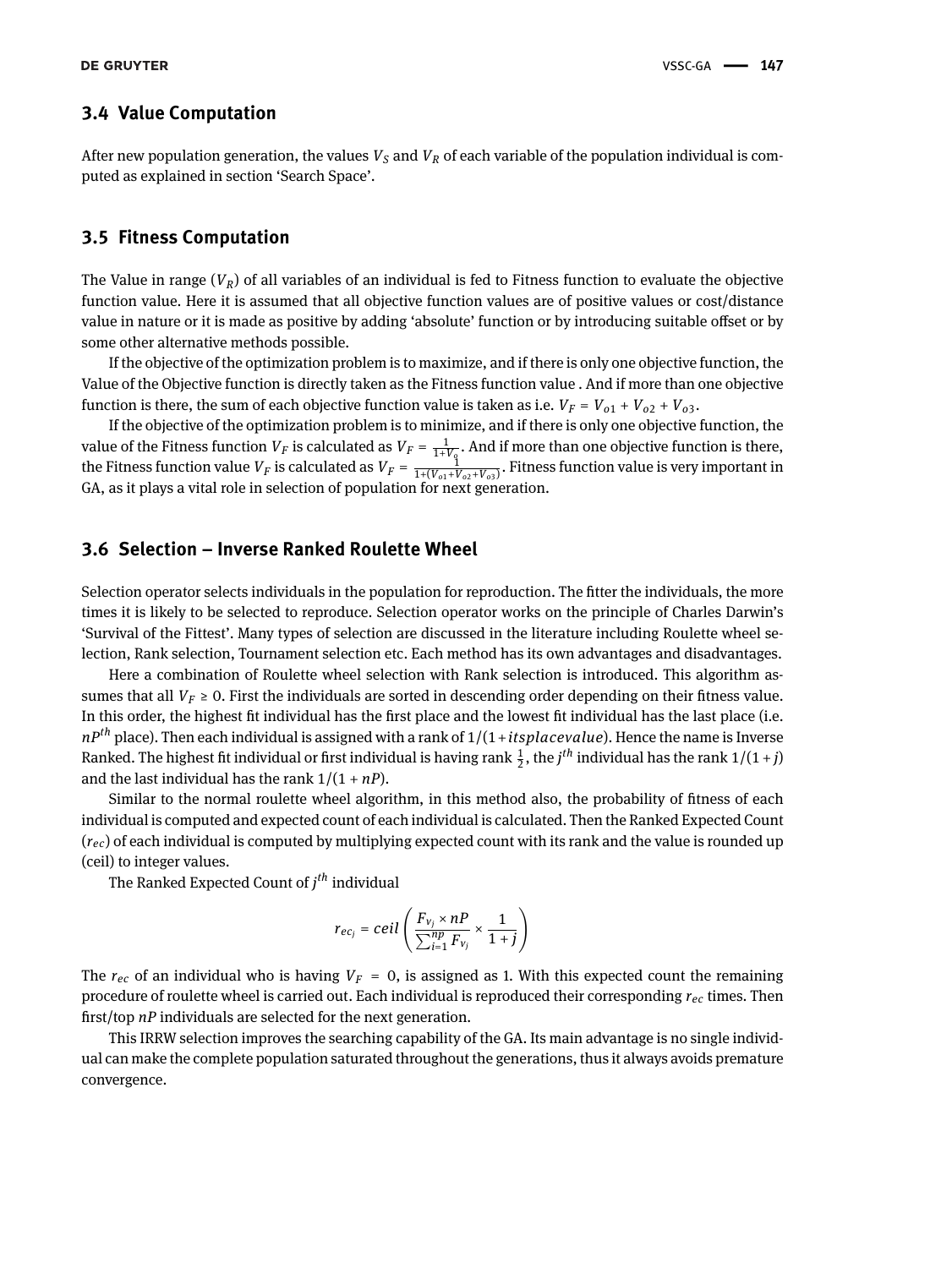#### **3.7 Cross Over – Binary Imitative**

The crossover operator is the most important operator of GA, because it leads to convergence [9]. In crossover, generally two chromosomes, called parents, are combined together to form new chromosomes, called offspring. Random pairs are selected for cross over from the complete population of IRRW selection. Many real coded cross over types are discussed in the literature. To get advantage of complete randomness, the binary imitative uniform single point cross over is used. Two pseudo random numbers are generated, first being real floating number having range 0 to 1, to check the 'go ahead status' of the cross over and second being integer having range 1 to *nD*, to decide the cross over point. If the first random number is less than or equal to *Pc*, the cross over is carried out. The second random integer number gives the place/position of the cross over point. The genes after the cross over points of both parents are interchanged. An example of cross over is shown in Figure 4.



**Figure 4:** An example of Cross Over

### **3.8 Mutation – Binary Imitative**

In genetic algorithms, mutation realized as a random deformation of alleles with a certain probability. Mutation can occur at each bit position in a string with very small probability (e.g., 1%). Mutation plays a critical role in GA. As discussed earlier, crossover leads the population to converge by making the chromosomes in the population alike. Mutation reintroduces genetic diversity back into the population and assists the search escape from local optima. Many real coded mutation types are discussed in the literature. Similar to cross over to get advantage of complete randomness, the binary imitative uniform single point mutation is used. All individuals from cross over undergo mutation operation. Instead of considering all genes, the whole chromosomes (i.e.variables) are considered for mutation with probability *Pm*. Thus in each chromosome a single gene may have the chance to get mutated. This will reduce the number of random numbers to be generated and thus improves the execution speed. In order to get the same mutation performance, the mutation probability *P<sup>m</sup>* may be increased. Typically it may have value from 5*to*10%. Here in mutation three pseudo random numbers are generated, first being real floating number having range 0 to 1, to check the 'go ahead status' of the mutation and second being integer having range 1 to *nD* , to decide the mutation point and third also being integer having range 0 to 9, is the value of the digit to be interchanged. If the first random number is less than or equal to *Pm*, the mutation is carried out. The second random integer number gives the place/position of the mutation point. The gene at the mutation point of the parent is interchanged with the third random integer. An example of mutation is shown in Figure 5.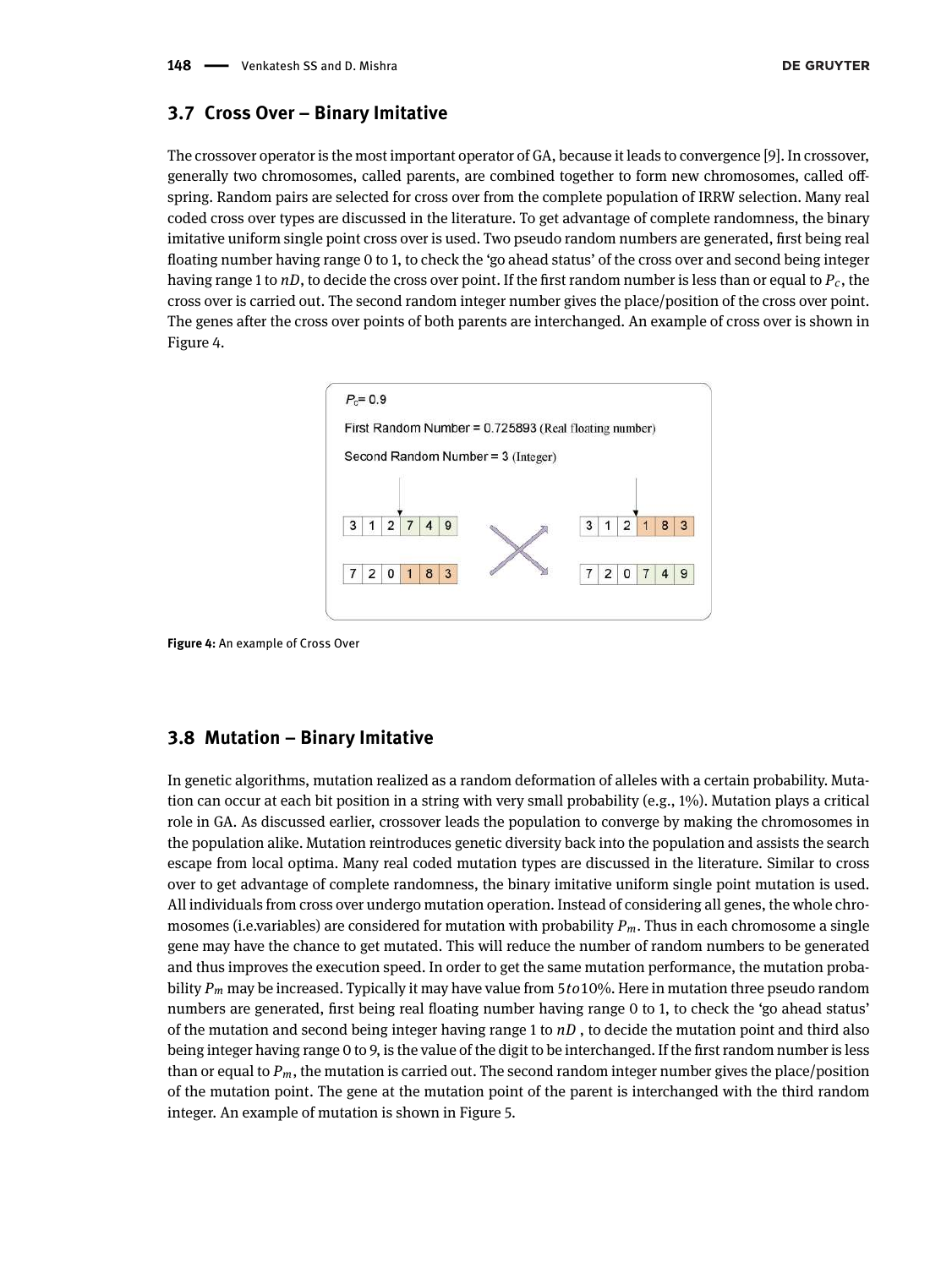|  |  |  | First Random Number = 0.0725893 (Real floating number) |  |  |  |  |
|--|--|--|--------------------------------------------------------|--|--|--|--|
|  |  |  | Second Random Number = 3 (Integer)                     |  |  |  |  |
|  |  |  |                                                        |  |  |  |  |
|  |  |  |                                                        |  |  |  |  |
|  |  |  | Third Random Number = 9 (Integer)                      |  |  |  |  |
|  |  |  |                                                        |  |  |  |  |

**Figure 5:** An example of Mutation

## **3.9 Rounds of Iterations**

In this VSSCGA, multiple iterations **are called as a round**. Each round starts with a new random population. As such to introduce random new components to the overall algorithm, the algorithm can be run for many rounds. Since it re-initializes the whole population after every round, this prevents premature convergence and gives greater searching capability.

### **3.10 Varying Digit Length (Precision)**

Many rounds form a digit cycle. The new aspect of this VSSCGA is the varying precision (decimal fractions) of variables in every digit cycle of the GA. Each gene of the GA is formed with single digit integer which has range 0 to 9. Multiple genes form the chromosome. Each chromosome represents a variable. In single variable problem, each chromosome/variable forms an individual in a population. In multi variable problem, multiple chromosomes form an individual. The number of genes (or digit length) in a chromosome is decided based on the digit cycle settings. For example, if the digit cycle setting has  $St_{dgt} = 1$  and  $Sp_{dgt} = 6$ , in the first digit cycle, each chromosome has only one gene (i.e. *nD* = 1), second digit cycle has two genes and the last/sixth cycle has 6 genes (i.e.  $nD = 6$ ) in every chromosomes. Throughout a digit cycle, which has multiple rounds and iterations, the number of genes in a chromosome is fixed.

If the range of the GA fitness function variables is  $SSR_{min} = 0$  and  $SSR_{max} = 10$ , and when  $nD = 1$ , the variables may have values like 0, 1, 2, ...... 8, 9 (full rounded integer). Here if each individual has number of variables  $nV = 8$ , the search space size is only  $10^8$ . If  $nD = 2$ , the variables have values like 0, 0.1, 0.2 ... .1.0, 1.1, 1.2...... 9.8, 9.9 and here the search space size is  $10^{8\times2}$ . And similarly for  $nD = 3$ , the variable values are 0, 0.01, 0.02,.....1.00, 1.01, 1.02, ...... 9.98, 9.99 and the search space size is  $10^{8\times3}$ , and so on.

In the first digit cycle, since the search space is less, GA can find the rounded or approximate value of the solution easily. It is similar to coarse search. In the successive digit cycles, as the search space increase, GA does a fine search or fine tuning of the solution.

#### **3.11 Elitism**

De Jong (Jong) [10] suggested a policy to always include the best individual of one generation into next generation in order to prevent losing it due to sampling effects or operator disruption. This strategy, which can be extended to copy the one or more best solutions to the next generation, is denoted as elitism. The idea is to avoid that the observed best-fitted individuals dies out just by selecting it for the next generation without any random experiment. Elitism is widely used for speeding up the convergence of a GA. The negative effect of the elitism i.e. premature convergence is taken care in VSSCGA by introducing IRRW selection.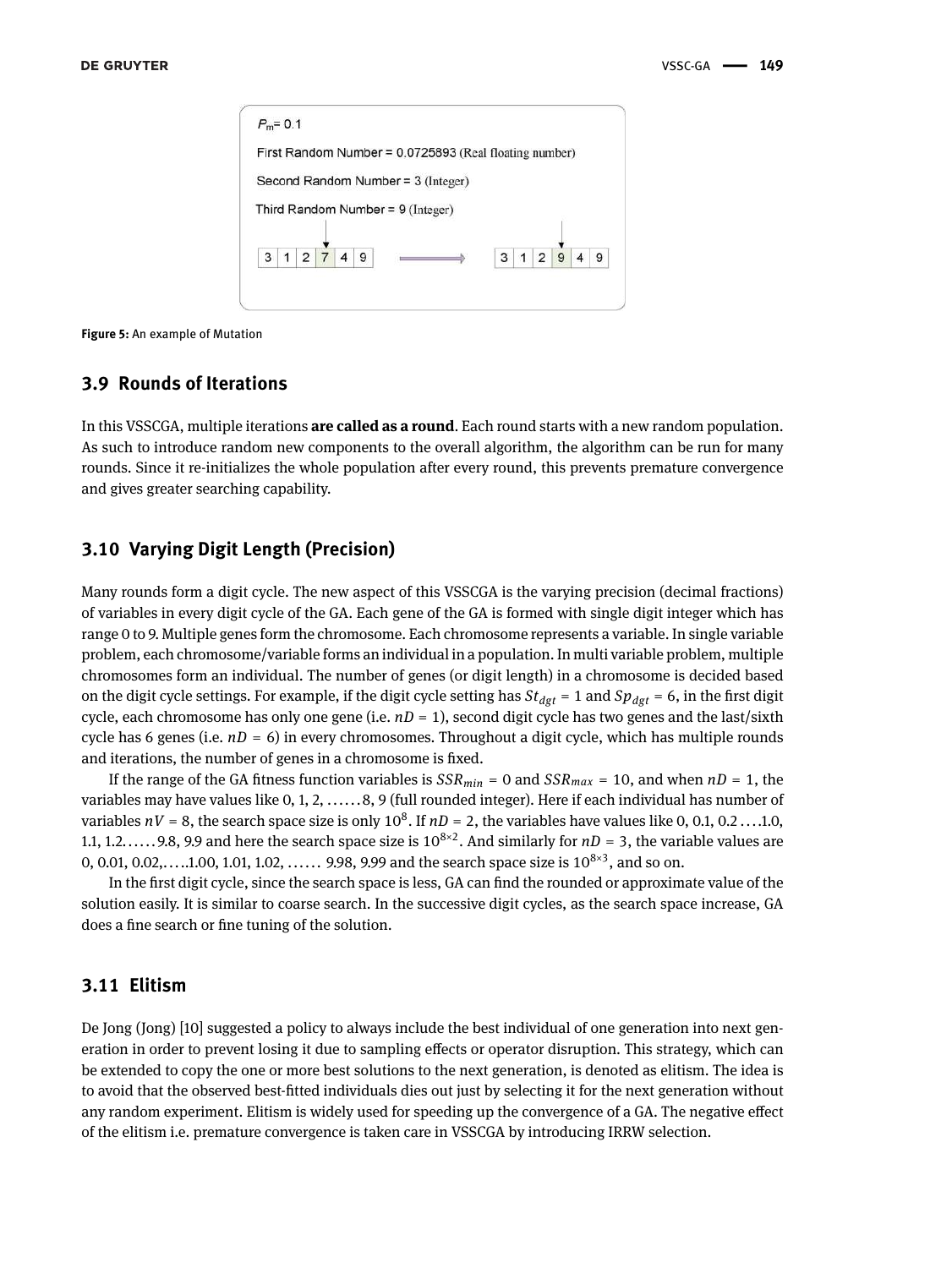In order to have more randomness and searching capability, VSSCGA has the provision to start the elitism operator at any iteration (i.e. at first iteration or at higher iterations less than *MaxItr*). Two settings are specified regarding elitism. First one is number of best individuals (*nElit*) to be preserved for elitism and the second one is iteration count (*ElitItr*) from which the elitism operation starts. The recommended value for *nElit* is at least 2 and at the maximum of 0.1×nP. And the recommended value for *ElitItr* is 0.5×*MaxItr*, which gives equal chance for non converging search and converging search. It means that in every round until 0.5 × (*MaxItr*) *th* iteration, elitism is not working, hence GA works on complete random search in each iteration, with very **little** probability for convergence.

#### **3.12 Migration**

Elitism operator takes care of carrying the best individuals to next iterations. An another operator like elitism is required to take care of carrying the best individuals/solution to next rounds and digit cycles. This operator is named as Migration operator. In the first digit cycle migration works after *Round* > 1, and for other digit cycles migration works on all rounds. That is, migration preserves the best individual of the first round of the first digit cycle and carries to the next rounds and next digit cycles. Elitism operator introduces the best individuals in every iteration after *ElitItr*. But the migration operator injects the best individuals only once at the iteration *MigrItr* in a round. If it is ensured that *MigrItr* > *ElitItr*, after the injection of best individuals by migration, the elitism carry them to next iterations. In order to get best converged result, the stopping criterion other than  $Max_{Itr}$ , will get activated only after  $Migr_{Itr} + 1$  and  $Elit_{Itr} + 1$ .

The best individuals of migration are carrying forward to next rounds within a digit cycle without any scaling or modification. But when the migration works to next digit cycle, the best individuals of the current digit cycle have to be transformed (i.e. to undergo scaling or suitable transformation) based on the fitness function and variable range, in such a way that the values of variables of the best individual in the current cycle is equal to the values of variables in next cycle.

### **3.13 Best Solution Selection**

The best solution selection operator gives the answer of the GA optimization. Initially the maximum fitness ( $Max<sub>Fit</sub>$ ) of the population of the first iteration of the first round of the first digit cycle is stored as  $Best<sub>Fit</sub>$ , and its corresponding individual is stored as *BestPop*. From the next iteration on-wards if the *MaxFit* of the current iteration is greater than the *BestPop*, it replaces the *BestFit* and corresponding individual replaces the *BestPop*. The *BestPop* gives the solution from one round.

Similarly the *BestFit* and *BestPop* of the first round are stored as *RBestFit* and *RBestPop*. If the next round's *BestFit* is greater than the *RBestFit*, it replaces the *RBestFit* and corresponding individual replaces the *RBestPop*. The *RBestPop* gives the solution of one digit cycle. Thus the *RBestFit* and *RBestPop* of the first digit cycle are stored as *FBestFit* and *FBestPop*. If the next digit cycle's *RBestFit* is greater than the *FBestFit*, it replaces the *FBestFit* and corresponding individual replaces the *FBestPop*. The *FBestPop* gives the solution of the optimization problem or the fitness function.

### **3.14 Stopping criterion**

Three stopping criterion are available within the iteration loop. Two stopping criterion are available within the rounds. And one stopping criterion is there for digit cycle. The stopping criterion of the iteration loop are based on,

- 1. Maximum number of iterations,
- 2. Consistency of best fit over the specified number of iterations and
- 3. Saturation of fitness over the number of individuals in a generation.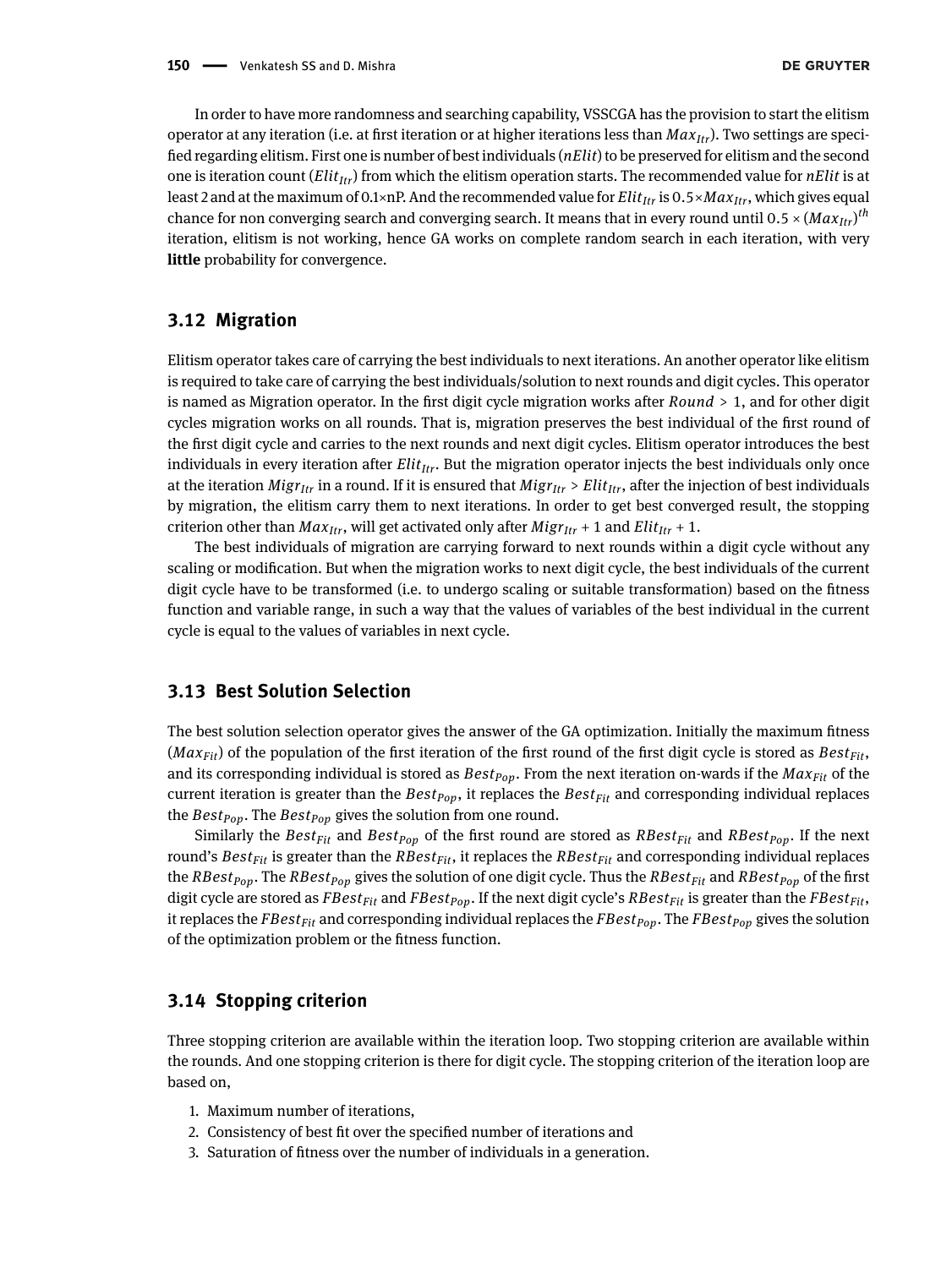The stopping criterion of the round loop are based on,

- 1. Maximum number of rounds
- 2. Consistency of best fit over the specified number of rounds.

The stopping criterion of the digit cycle is only based on stop digit.

The iteration loop stops at the *MaxItr*, irrespective of any other condition of the GA. The iteration loop stops, when the best fit of iterations is consistent over the specified number of iterations (*nConsItr*). If the specified number of individuals (*nSatuPop*) in a generation population are having the same fitness value (fitness saturation), then also the iteration loop stops. A minimum fitness (*minFit*) threshold is provided and until GA achieves this threshold, the last two stopping criterion will not get activated. To implement this provision, the user should have the knowledge of minimum fitness value which can be achieved as *BestFit*. As it is discussed in the migration section, the last two stopping criterions (i.e. other than *MaxItr*) will get activated only after  $Migr_{Itr} + 1$  and  $Elit_{Itr} + 1$  to get best converged result.

The round loop stops at the *MaxRnd*, irrespective of any other condition of the GA. And the round loop stops, when the best fit of rounds is consistent over the specified number of rounds (*nConsRnd*). The digit cycle starts at *Stdgt* and stops with *Spdgt*.

# **4 Tests and Results**

In order to verify the effectiveness of this VSSCGA, it is tested with two Effati and Nazemi examples, 4 test functions for optimization and two benchmark optimization problems and the results are obtained.

#### **4.1 Effati and Nazemi Examples**

#### **4.1.1 Effati and Nazemi Example 1**

The Effati and Nazemi example 1 (Effati.S) [11] contains a system of two equations with two variables. The variable's range used in VSSCGA is  $0 \le x_1, x_2 \le 1$ .

$$
f_1(x_1, x_2) = \cos(2x_1) - \cos(2x_2) - 0.4 = 0
$$
  

$$
f_2(x_1, x_2) = 2(x_1 - x_2) + \sin(2x_1) - \sin(2x_2) - 1.2 = 0
$$

The settings of VSSCGA for this example are given in Table 1. The results of every digit cycle are shown in Table 2. The comparison of VSSCGA's results with earlier results (Abraham) is shown in Table 3. In Table 3 we have performed a comparison of the popular numerical methods and GA based methods including the proposed one on Effati and Nazemi Example function. We show here the values of xi and Functions values and moreover, the function values with the proposed method are very accurate. Further, it is interesting to observe in Table 2 that on how the variations in *nD* affect the accuracy and precision of the solution. It is also seen here that going to a higher digit length is not required in certain cases. Hence, the variable search space idea does help in reducing the complexity implicitly without affecting the solution accuracy.

**Table 1:** VSSCGA Settings for Effati and Nazemi example 1

|  |  |  | nV nO $St_{dgt}$ $Sp_{dgt}$ nP $Max_{Itr}$ $Max_{Rnd}$ Pc Pm |  |
|--|--|--|--------------------------------------------------------------|--|
|  |  |  | 2 2 1 10 100 100 4 0.9 0.1                                   |  |

The result achieved in Table 2 is only upto *Spdgt* = 10. If the VSSCGA is allowed to do more number of digit cycles, it can give better precise results.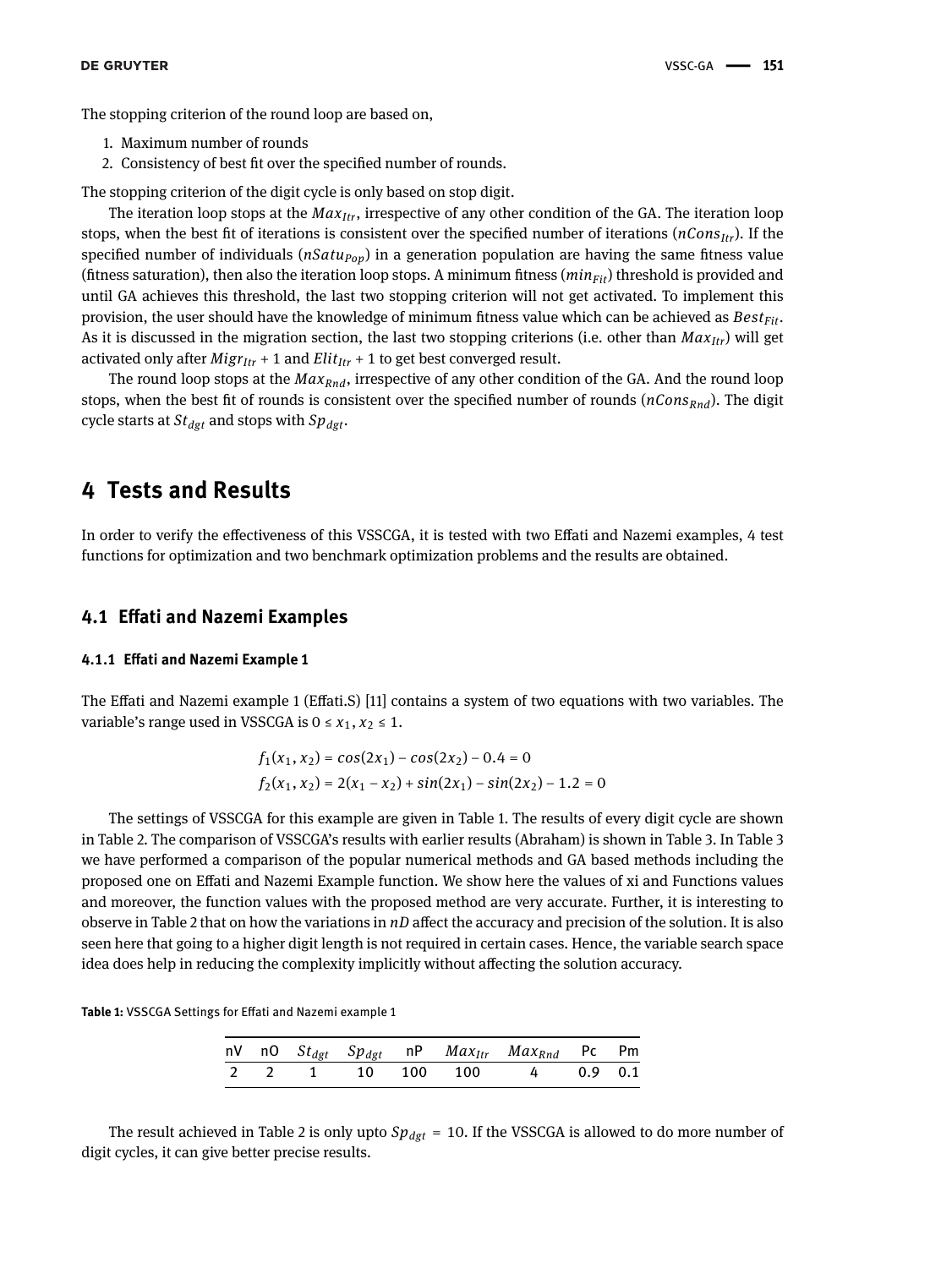| nD | Solution $x_i$          | Function Value $f_i$                      | <b>Fitness Value</b> |
|----|-------------------------|-------------------------------------------|----------------------|
| 1  | 0.2.0.5                 | $-0.0192413118652547, -0.147947357500754$ | 0.85675951647404     |
|    | 0.17, 0.51              | 0.0193887142766966, -0.00137907019145156  | 0.979654741475831    |
|    | 0.157, 0.494            | 0.000744905890763, 0.000061407460612      | 0.999194336266051    |
| 4  | 0.1571, 0.4941          | 0.000850110156655, -0.000018752041260     | 0.999131892068250    |
|    | 0.15652, 0.49338        | 0.000006092467513, 0.000011522010458      | 0.999982385832294    |
| 6  | 0.15652, 0.493376       | $-0.000000581465550, -0.000000889181838$  | 0.999998529354774    |
|    | 0.1565201, 0.4933764    | 0.000000024335686, -0.000000038340559     | 0.999999937323759    |
| 8  | 0.1565201, 0.49337641   | 0.000000041020483, -0.000000007312525     | 0.999999951666995    |
| 9  | 0.1565201, 0.493376412  | 0.000000044357443, -0.000000001106918     | 0.999999954535641    |
| 10 | 0.1565201, 0.4933764123 | 0.000000044857987, -0.000000000176077     | 0.999999954965938    |

**Table 2:** Digit Cycle Results for Effati and Nazemi example 1

**Table 3:** Comparison of VSSCGA's results with earlier results for Effati and Nazemi example 1

| S.no. | Method            | Solution $x_i$            | Functions values $f_i$                    |
|-------|-------------------|---------------------------|-------------------------------------------|
| 1     | <b>Newton</b>     | (0.15, 0.49)              | $(-0.00168, 0.01497)$                     |
| າ     | Secant            | (0.15, 0.49)              | $(-0.00168, 0.01497)$                     |
| 3     | Broyden           | (0.15, 0.49)              | $(-0.00168, 0.01497)$                     |
| 4     | Effati (Effati.S) | (0.1575, 0.4970)          | (0.005455, 0.00739)                       |
|       | E. A. (Abraham)   | (0.15772, 0.49458)        | (0.001264, 0.000969)                      |
| 6     | <b>VSSCGA</b>     | (0.1565201, 0.4933764123) | $(0.000000044857987, -0.000000000176077)$ |

#### **4.1.2 Effati and Nazemi Example 2**

The Effati and Nazemi Example 2 (Effati.S) also contains a system of two equations with two variables. The variable's range used in VSSCGA is  $0 \le x_1, x_2 \le 10$ .

$$
f_1(x_1, x_2) = e^{x_1} + x_1 x_2 - 1 = 0
$$
  

$$
f_2(x_1, x_2) = \sin(x_1 x_2) + x_1 + x_2 - 1 = 0
$$

The settings of VSSCGA for this example are given in Table 4. The results of every digit cycle are shown in Table 5 . The comparison of VSSCGA's results with earlier results (Abraham) is shown in Table 6.

**Table 4:** VSSCGA Settings for Effati and Nazemi example 2

|  |  |  | nV nO $St_{dgt}$ $Sp_{dgt}$ nP $Max_{Itr}$ $Max_{Rnd}$ Pc Pm |  |
|--|--|--|--------------------------------------------------------------|--|
|  |  |  | 2 2 1 4 20 50 4 0.9 0.1                                      |  |

**Table 5:** Digit Cycle Results for Effati and Nazemi example 2

| пD |      | Solution $x_i$ Function Value $f_i$ Fitness Value |  |
|----|------|---------------------------------------------------|--|
|    | 0, 1 | 0, 0                                              |  |
|    | 0, 1 | 0, 0                                              |  |
| 3  | 0, 1 | 0, 0                                              |  |
|    | 0.1  | 0.0                                               |  |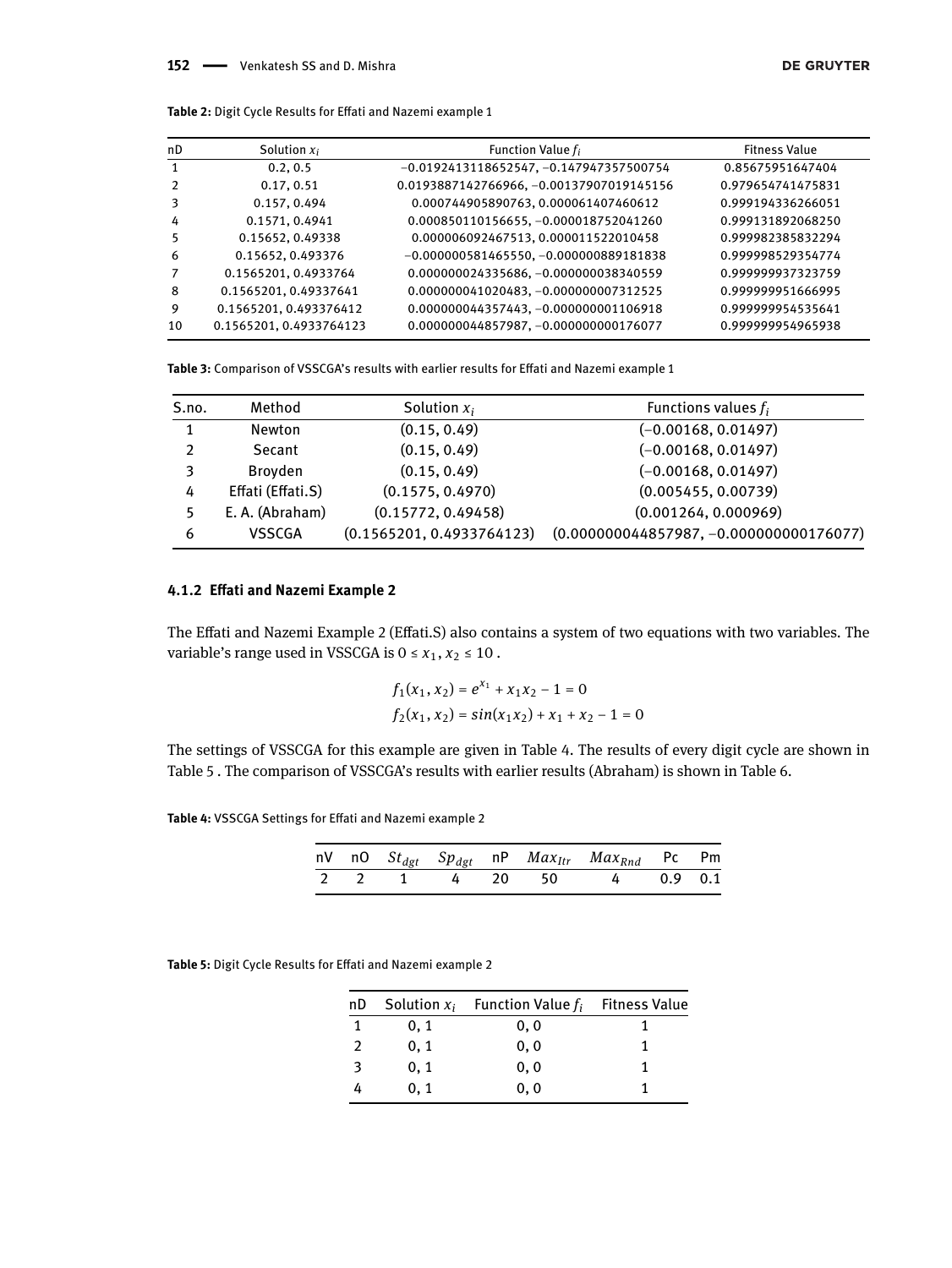**Table 6:** Comparison of VSSCGA's results with earlier results for Effati and Nazemi example 2

| S.no. | Method            | Solution $x_i$       | Functions values $f_i$  |
|-------|-------------------|----------------------|-------------------------|
|       | Effati (Effati.S) | (0.0096, 0.9976)     | (0.019223, 0.016776)    |
|       | E. A. (Abraham)   | $(-0.00138, 1.0027)$ | $(-0.00276,-0.0000637)$ |
| 6     | VSSCGA            | (0, 1)               | (0, 0)                  |

Settings nP=20, nV=2, nO=2, St\_dg=1, Sp\_dgt=4, Max\_Itr=50, Max\_Rnd=4, Elit\_Itr=25, Migr\_Itr=30, nCons\_Itr=5, nCons\_Rnd=3, nSatu\_Pop=16



**Figure 6:** Flow of *maxFit* over iterations, for Effati and Nazemi Example 2

The flow of *MaxFit* over iterations, rounds and digit cycles is shown in Figure 6. It can be noted that VSS-CGA has found the solution in 10*th* iteration of the first round and first digit cycle itself. This graph explains many concepts of VSSCGA.

### **4.2 Test functions for optimization**

Since the efficiency of VSSCGA for two variables and two objective test functions is proved, the VSSCGA is going to be tested with higher dimension test functions and to precisely estimate the values of Schaffer 4 function than the values given in the literature [13].

#### **4.2.1 Ackley's function**

The function definition of Ackley's function [12] (wikipedia.org) is

$$
\min f(x_i, x_{i+1}) = \sum -20 \exp \left[1 - 0.2\sqrt{0.5(x_i^2 + x_{i+1}^2)}\right] - \exp(0.5(\cos(2\pi x_i) + \cos(2\pi x_{i+1})) + e + 20
$$

where *i* = 1, 3, 5, ..., *n*−1. *n* is the number of variable. It is a single objective, fundamentally 2 variable system. The variable range used is −5 ≤ *x<sup>i</sup>* ≤ 5. The function minimum is 0 at *x<sup>i</sup>* = 0. First 2 variables are considered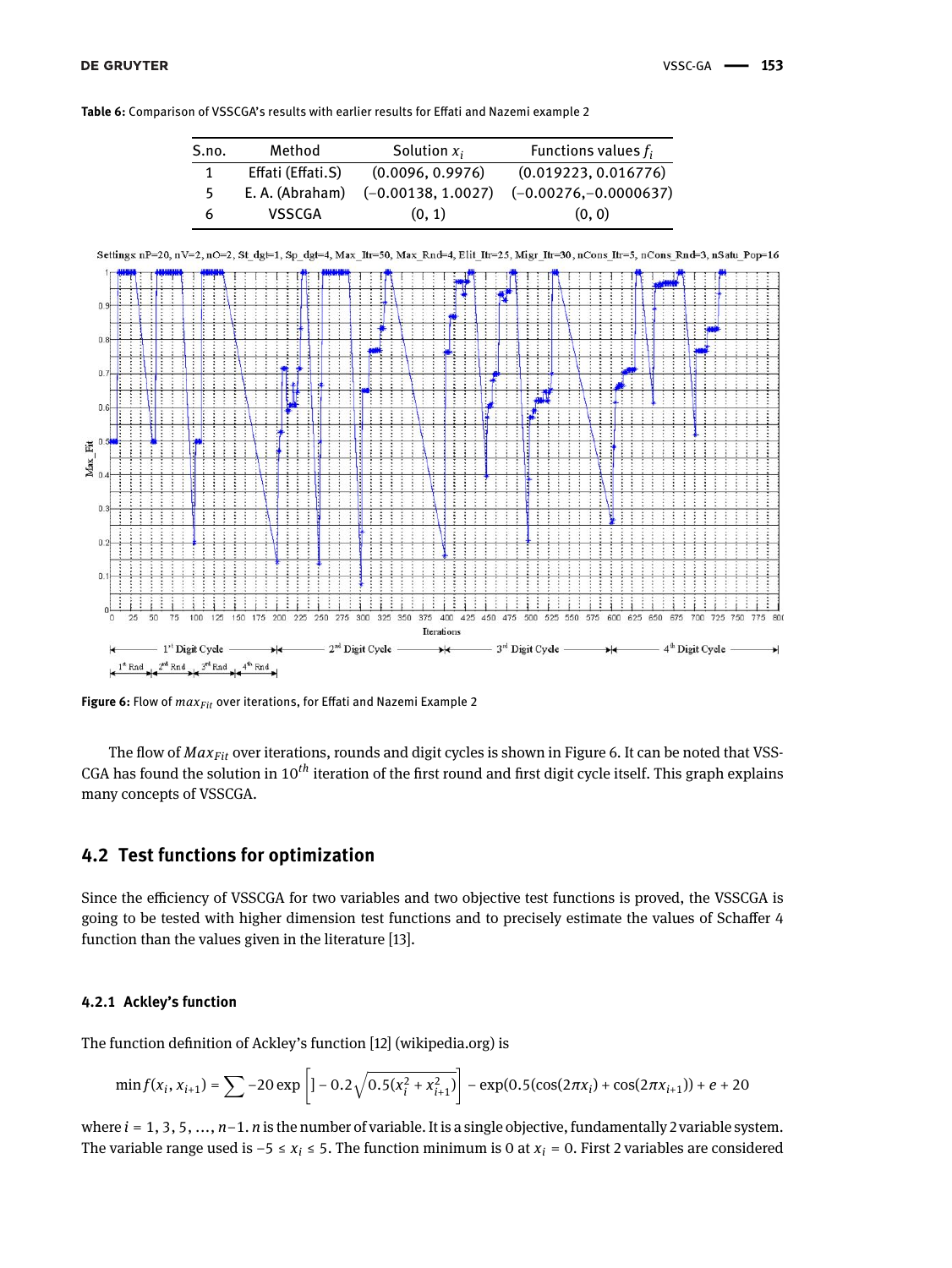for this function. The settings of VSSCGA for this example are given in Table 7. The results of every digit cycle are shown in Table 8.

**Table 7:** VSSCGA Settings for Ackley's function with 2 variables

|  |  |  | nV nO $St_{dgt}$ Sp <sub>dgt</sub> nP $Max_{Itr}$ Max <sub>Rnd</sub> Pc Pm |  |
|--|--|--|----------------------------------------------------------------------------|--|
|  |  |  | 2 1 1 4 20 50 4 0.9 0.1                                                    |  |

| Table 8: Digit Cycle Results for Ackley's function with 2 variables |  |
|---------------------------------------------------------------------|--|
|---------------------------------------------------------------------|--|

| nD |      |  | Solution $x_i$ Function Value $f_i$ Fitness Value (Digit Cycle, Round, Iteration) at which the solution<br>obtained |
|----|------|--|---------------------------------------------------------------------------------------------------------------------|
|    | 0, 0 |  | 1, 1, 1                                                                                                             |
|    | 0, 0 |  |                                                                                                                     |
|    | 0, 0 |  |                                                                                                                     |
|    | 0, 0 |  |                                                                                                                     |

Second 4 variables are considered for this function. The settings of VSSCGA for this example are given in Table 9. The results of every digit cycle are shown in Table 10.

**Table 9:** VSSCGA Settings for Ackley's function with 4 variables

|  |  |  | nV nO St <sub>dgt</sub> Sp <sub>dgt</sub> nP Max <sub>Itr</sub> Max <sub>Rnd</sub> Pc Pm |  |
|--|--|--|------------------------------------------------------------------------------------------|--|
|  |  |  | 4 1 1 4 20 50 4 0.9 0.1                                                                  |  |

**Table 10:** Digit Cycle Results for Ackley's function with 4 variables

| nD |            |  | Solution $x_i$ Function Value $f_i$ Fitness Value (Digit Cycle, Round, Iteration) at which the solution<br>obtained |
|----|------------|--|---------------------------------------------------------------------------------------------------------------------|
|    | 0, 0, 0, 0 |  | 1, 1, 27                                                                                                            |
|    | 0, 0, 0, 0 |  |                                                                                                                     |
|    | 0, 0, 0, 0 |  |                                                                                                                     |
|    | 0, 0, 0, 0 |  |                                                                                                                     |

At last 8 variables are considered for this function. The settings of VSSCGA for this example are given in Table 11. The results of every digit cycle are shown in Table 12.

**Table 11:** VSSCGA Settings for Ackley's function with 4 variables

|  |  |  | nV nO $St_{dgt}$ $Sp_{dgt}$ nP $Max_{Itr}$ $Max_{Rnd}$ Pc Pm |  |
|--|--|--|--------------------------------------------------------------|--|
|  |  |  | 8 1 1 4 20 50 4 0.9 0.1                                      |  |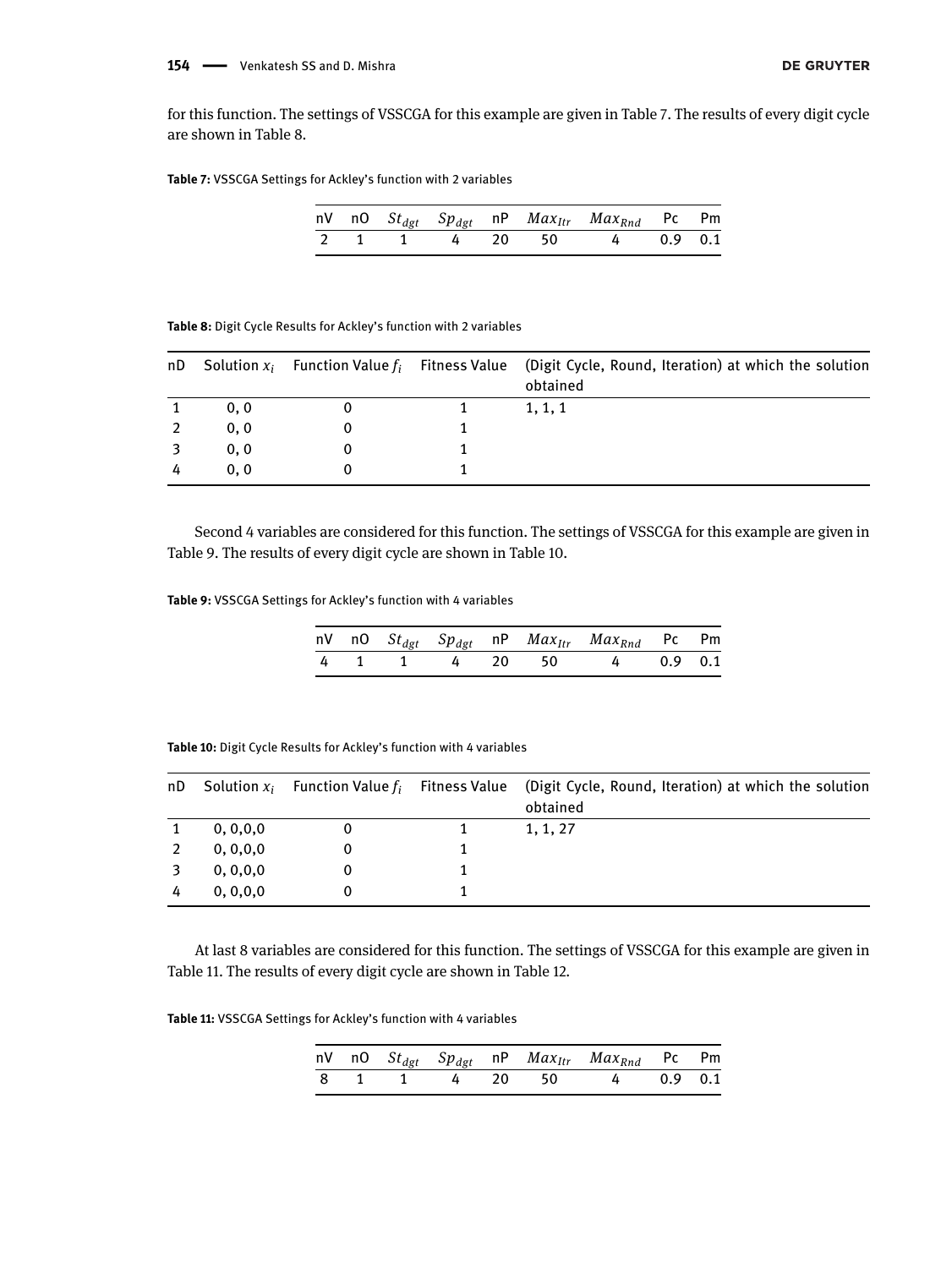| nD | Solution $x_i$           | Function Value $f_i$ | Fitness Value | (Digit Cycle, Round, Iteration) at which the |
|----|--------------------------|----------------------|---------------|----------------------------------------------|
|    |                          |                      |               | solution obtained                            |
|    | (0, 0, 0, 0, 0, 0, 0, 0) |                      |               | 1, 4, 43                                     |
|    | (0, 0, 0, 0, 0, 0, 0, 0) |                      |               |                                              |
|    | (0, 0, 0, 0, 0, 0, 0, 0) |                      |               |                                              |
|    | (0, 0, 0, 0, 0, 0, 0, 0) |                      |               |                                              |

**Table 12:** Digit Cycle Results for Ackley's function with 4 variables

#### **4.2.2 Rosenbrock's function**

The function definition of Rosenbrock's function (wikipedia.org) is

$$
\min f(x_i, x_{i+1}) = \sum \left[ 100(x_{i+1} - x_i^2)^2 + (x_i - 1)^2 \right]
$$

where *i* = 1, 3, 5, ..., *n* − 1 It is a single objective, fundamentally 2 variable system. The variable range used is−5 ≤  $x_i$  ≤ 5. The function minimum is 0 at  $x_i$  = 0.

First 2 variables are considered for this function. The settings of VSSCGA for this example are given in Table 13 11. The results of every digit cycle are shown in Table 14.

**Table 13:** VSSCGA Settings for Rosenbrock's function with 2 variables

|  |  |  | nV nO $St_{dgt}$ $Sp_{dgt}$ nP $Max_{Itr}$ $Max_{Rnd}$ Pc Pm |  |
|--|--|--|--------------------------------------------------------------|--|
|  |  |  | 2 1 1 4 20 50 4 0.9 0.1                                      |  |

| <b>Table 14:</b> Digit Cycle Results for Rosenbrock's function with 2 variables |  |  |  |
|---------------------------------------------------------------------------------|--|--|--|
|---------------------------------------------------------------------------------|--|--|--|

|        |  | nD Solution $x_i$ Function Value $f_i$ Fitness Value (Digit Cycle, Round, Iteration) at which the solution<br>obtained |
|--------|--|------------------------------------------------------------------------------------------------------------------------|
| (1, 1) |  | 1, 1, 3                                                                                                                |
| (1, 1) |  |                                                                                                                        |
| (1, 1) |  |                                                                                                                        |
| (1, 1) |  |                                                                                                                        |

Second **four** variables are considered for this function. The settings of VSSCGA for this example are given in Table 15. The results of every digit cycle are shown in Table 16.

**Table 15:** VSSCGA Settings for Rosenbrock's function with 2 variables

|  |  |  | nV nO $St_{dgt}$ $Sp_{dgt}$ nP $Max_{Itr}$ $Max_{Rnd}$ Pc Pm |  |
|--|--|--|--------------------------------------------------------------|--|
|  |  |  | 4 1 1 4 20 50 4 0.9 0.1                                      |  |

Finally **eight** variables are considered for this function. The settings of VSSCGA for this example are given in Table 17. The results of every digit cycle are shown in Table 18.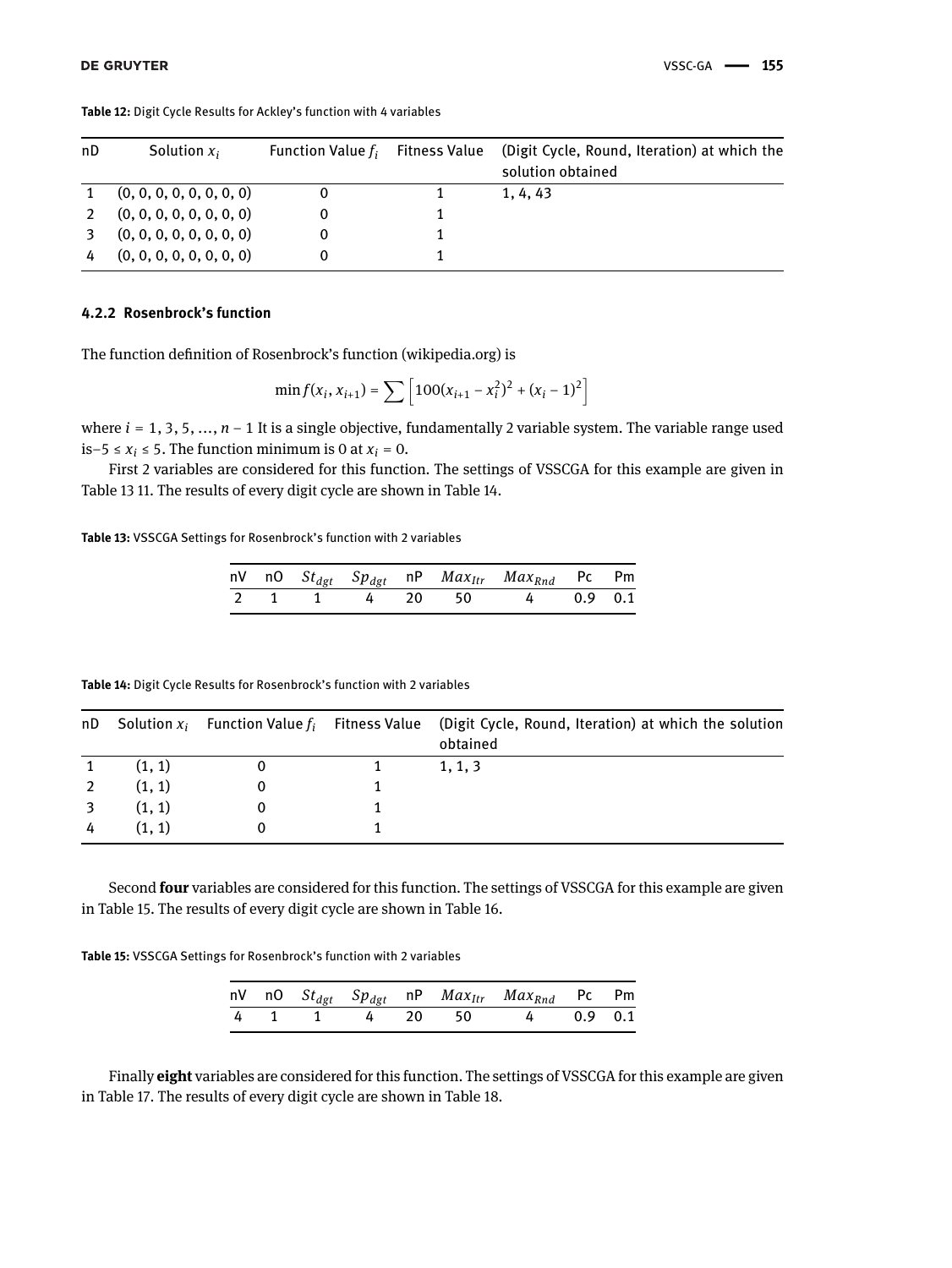#### 156 - Venkatesh SS and D. Mishra

| nD |                    |  | Solution $x_i$ Function Value $f_i$ Fitness Value (Digit Cycle, Round, Iteration) at which the solution<br>obtained |
|----|--------------------|--|---------------------------------------------------------------------------------------------------------------------|
|    | $1$ $(1, 1, 1, 1)$ |  | 1, 2, 5                                                                                                             |
|    | 2(1, 1, 1, 1)      |  |                                                                                                                     |
|    | 3(1, 1, 1, 1)      |  |                                                                                                                     |
| 4  | (1, 1, 1, 1)       |  |                                                                                                                     |

**Table 16:** Digit Cycle Results for Rosenbrock's function with 4 variables

**Table 17:** VSSCGA Settings for Rosenbrock's function with 8 variables

|  |  |  | nV nO $St_{dgt}$ $Sp_{dgt}$ nP $Max_{Itr}$ $Max_{Rnd}$ Pc Pm |  |
|--|--|--|--------------------------------------------------------------|--|
|  |  |  | 8 1 1 4 20 50 4 0.9 0.1                                      |  |

**Table 18:** Digit Cycle Results for Rosenbrock's function with 8 variables

| nD | Solution $x_i$                 | Function Value $f_i$ Fitness Value | (Digit Cycle, Round, Iteration) at which the<br>solution obtained |
|----|--------------------------------|------------------------------------|-------------------------------------------------------------------|
|    | $1$ $(1, 1, 1, 1, 1, 1, 1, 1)$ |                                    | 1, 3, 44                                                          |
|    | $2$ $(1, 1, 1, 1, 1, 1, 1, 1)$ |                                    |                                                                   |
|    | $3$ $(1, 1, 1, 1, 1, 1, 1, 1)$ |                                    |                                                                   |
|    | (1, 1, 1, 1, 1, 1, 1, 1)       |                                    |                                                                   |

#### **4.2.3 Himmelblau function**

The function definition of Himmelblau's function (K. Rajan) is

$$
\min f(x_i, x_{i+1}) = \sum \left[ (x_i^2 + x_{i+1} - 11)^2 + (x_i + x_{i+1}^2 - 7)^2 \right]
$$

where *i* = 1, 3, 5, ..., *n* −1 This is also a single objective, fundamentally 2 variable system. The variable range used is  $0 \le x_i \le 10$ . The function minimum is 0 at  $x_i = (3, 2)$  for  $n = 2$ .

First 2 variables are considered for this function. The settings of VSSCGA for this example are given in Table 19. The results of every digit cycle are shown in Table 20.

**Table 19:** VSSCGA Settings for Himmelblau's function with 2 variables

|  |  |  | nV nO St <sub>dgt</sub> Sp <sub>dgt</sub> nP Max <sub>Itr</sub> Max <sub>Rnd</sub> Pc Pm |  |
|--|--|--|------------------------------------------------------------------------------------------|--|
|  |  |  | 2 1 1 4 20 50 4 0.9 0.1                                                                  |  |

| nD. |        |  | Solution $x_i$ Function Value $f_i$ Fitness Value (Digit Cycle, Round, Iteration) at which the solution<br>obtained |
|-----|--------|--|---------------------------------------------------------------------------------------------------------------------|
|     | (3, 2) |  | 1, 1, 3                                                                                                             |
|     | (3, 2) |  |                                                                                                                     |
|     | (3, 2) |  |                                                                                                                     |
|     | (3, 2) |  |                                                                                                                     |

**Table 20:** Digit Cycle Results for Himmelblau's function with 2 variables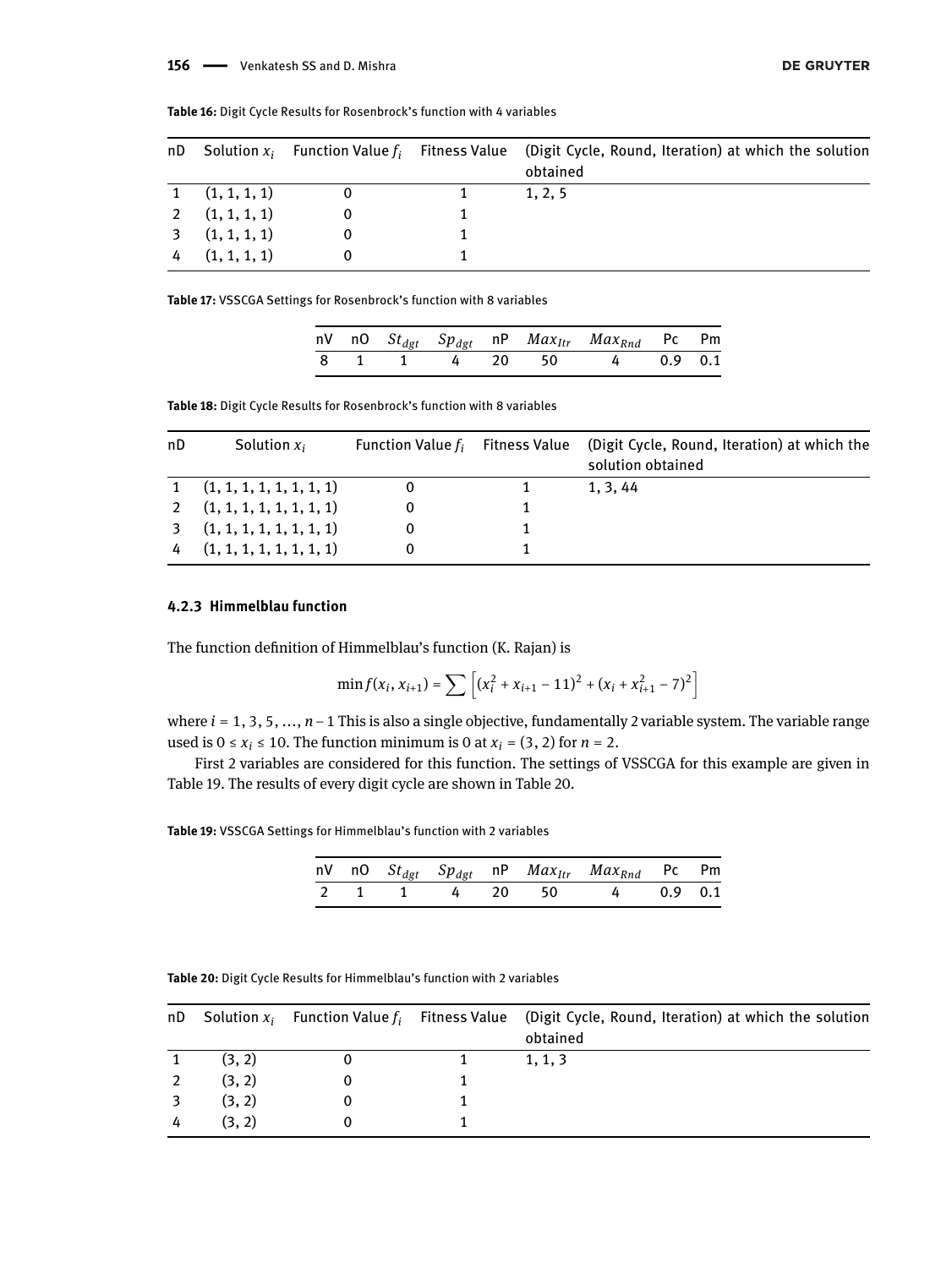Second **four** variables are considered for this function. The settings of VSSCGA for this example are given in Table 21. The results of every digit cycle are shown in Table 22.

**Table 21:** VSSCGA Settings for Himmelblau's function with 4 variables

|  |  |  | nV nO $St_{dgt}$ $Sp_{dgt}$ nP $Max_{Itr}$ $Max_{Rnd}$ Pc Pm |  |
|--|--|--|--------------------------------------------------------------|--|
|  |  |  | 4 1 1 4 20 50 4 0.9 0.1                                      |  |

**Table 22:** Digit Cycle Results for Himmelblau's function with 4 variables

| nD. |                  |  | Solution $x_i$ Function Value $f_i$ Fitness Value (Digit Cycle, Round, Iteration) at which the solution<br>obtained |
|-----|------------------|--|---------------------------------------------------------------------------------------------------------------------|
|     | $1$ (3, 2, 3, 2) |  | 1, 1, 17                                                                                                            |
|     | 2(3, 2, 3, 2)    |  |                                                                                                                     |
|     | 3(3, 2, 3, 2)    |  |                                                                                                                     |
|     | (3, 2, 3, 2)     |  |                                                                                                                     |

Finally **eight** variables are considered for this function. The settings of VSSCGA for this example are given in Table 23. The results of every digit cycle are shown in Table 24.

**Table 23:** VSSCGA Settings for Himmelblau's function with 8 variables

|  |  |  | nV nO $St_{dgt}$ $Sp_{dgt}$ nP $Max_{Itr}$ $Max_{Rnd}$ Pc Pm |  |
|--|--|--|--------------------------------------------------------------|--|
|  |  |  | 8 1 1 4 20 50 4 0.9 0.1                                      |  |

| nD | Solution $x_i$                 | Function Value $f_i$ Fitness Value | (Digit Cycle, Round, Iteration) at which the<br>solution obtained |
|----|--------------------------------|------------------------------------|-------------------------------------------------------------------|
|    | $1$ $(3, 2, 3, 2, 3, 2, 3, 2)$ |                                    | 1, 2, 35                                                          |
|    | (3, 2, 3, 2, 3, 2, 3, 2)       |                                    |                                                                   |
|    | (3, 2, 3, 2, 3, 2, 3, 2)       |                                    |                                                                   |
|    | $4$ (3, 2, 3, 2, 3, 2, 3, 2)   |                                    |                                                                   |

**Table 24:** Digit Cycle Results for Himmelblau's function with 8 variables

#### **4.2.4 Powel's function**

The function definition of Powel's function (K. Rajan) is

$$
\min f(x_i, x_{i+1}, x_{i+2}, x_{i+3}) = \sum \left[ (x_i + 10x_{i+1})^2 + 5(x_{i+2} - x_{i+3})^2 \right] + \left[ (x_{i+1} - 2x_{i+2})^4 + 10(x_i - x_{i+3})^4 \right]
$$

where  $i = 1, 3, 5, \ldots, n-3$  The minimum of  $f(x)$  is 0 at  $x = (0, 0, 0, 0)$  for  $n = 4$ . First 4 variables are considered for this function. The settings of VSSCGA for this example are given in Table 25. The results of every digit cycle are shown in Table 26.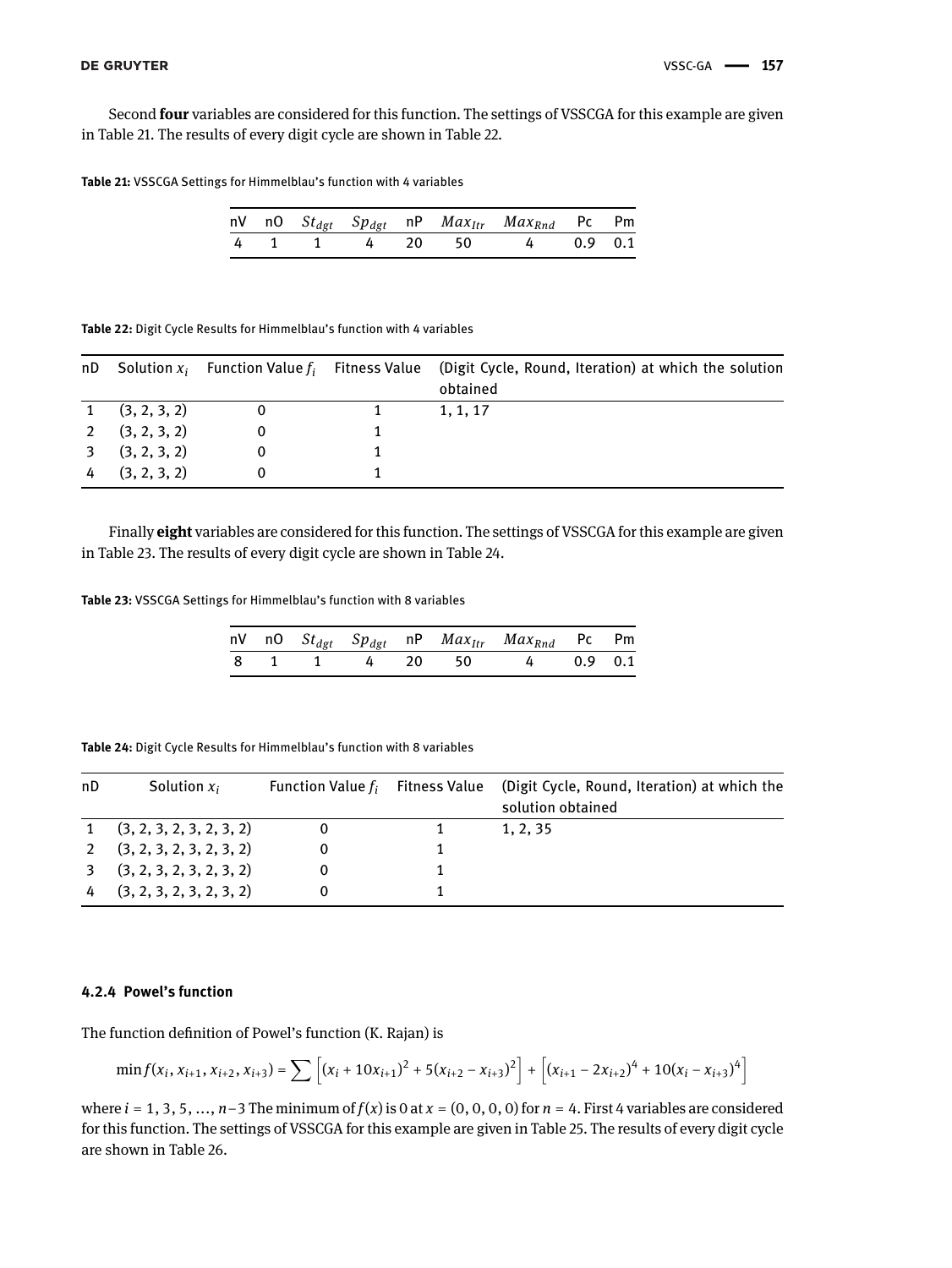#### 158 - Venkatesh SS and D. Mishra

**Table 25:** VSSCGA Settings for Powel's function with 4 variables

|  |  |  | nV nO $St_{dgt}$ $Sp_{dgt}$ nP $Max_{Itr}$ $Max_{Rnd}$ Pc Pm |  |
|--|--|--|--------------------------------------------------------------|--|
|  |  |  | 4 1 1 4 50 100 4 0.9 0.1                                     |  |

**Table 26:** Digit Cycle Results for Powel's function with 4 variables

| nD |              |  | Solution $x_i$ Function Value $f_i$ Fitness Value (Digit Cycle, Round, Iteration) at which the solution<br>obtained |
|----|--------------|--|---------------------------------------------------------------------------------------------------------------------|
|    | (0, 0, 0, 0) |  | 1, 1, 24                                                                                                            |
|    | (0, 0, 0, 0) |  |                                                                                                                     |
|    | (0, 0, 0, 0) |  |                                                                                                                     |
|    | (0, 0, 0, 0) |  |                                                                                                                     |

Finally 8 variables are considered for this function. The settings of VSSCGA for this example are given in Table 27. The results of every digit cycle are shown in Table 28.

**Table 27:** VSSCGA Settings for Powel's function with 8 variables

|  |  |  | nV nO $St_{dgt}$ $Sp_{dgt}$ nP $Max_{Itr}$ $Max_{Rnd}$ Pc Pm |  |
|--|--|--|--------------------------------------------------------------|--|
|  |  |  | 8 1 1 4 50 100 4 0.9 0.1                                     |  |

**Table 28:** Digit Cycle Results for Powel's function with 8 variables

| nD | Solution $x_i$           | Function Value $f_i$ Fitness Value | (Digit Cycle, Round, Iteration) at which the<br>solution obtained |
|----|--------------------------|------------------------------------|-------------------------------------------------------------------|
|    | (0, 0, 0, 0, 0, 0, 0, 0) |                                    | 1, 2, 74                                                          |
|    | (0, 0, 0, 0, 0, 0, 0, 0) |                                    |                                                                   |
|    | (0, 0, 0, 0, 0, 0, 0, 0) |                                    |                                                                   |
|    | (0, 0, 0, 0, 0, 0, 0, 0) |                                    |                                                                   |

#### **4.2.5 Schaffer 4 function**

The Schaffer 4 function (wikipedia.org) [12] is also a good example to test VSSCGA for its ability to get the solution very precisely i.e. it's converging feature to very accurate solution. The function definition is

$$
\min f(x_1, x_2) = 0.5 + \frac{\cos^2(\sin(x_1^2 - x_2^2) - 0.5)}{(1 + 0.001(x_1^2 + x_2^2))^2}
$$

**These are** two variable single objective functions. As per the literature (wikipedia.org) the variable's range is −100 ≤ *x<sup>i</sup>* ≤ 100, the function value *f*(*x*) = 0.292579 at *x* = (0, 1.25313).

First VSSCGA is tested with range given in the literature i.e.  $-100 \le x_i \le 100$ , and see that whether it is able to get the values of x and f as given. Then to find the values of x and f more precisely, the range  $0 \le x_1, x_2 \le 10$  is used. The settings of VSSCGA for the first case are given in Table 29. The results of every digit cycle are shown in Table 30.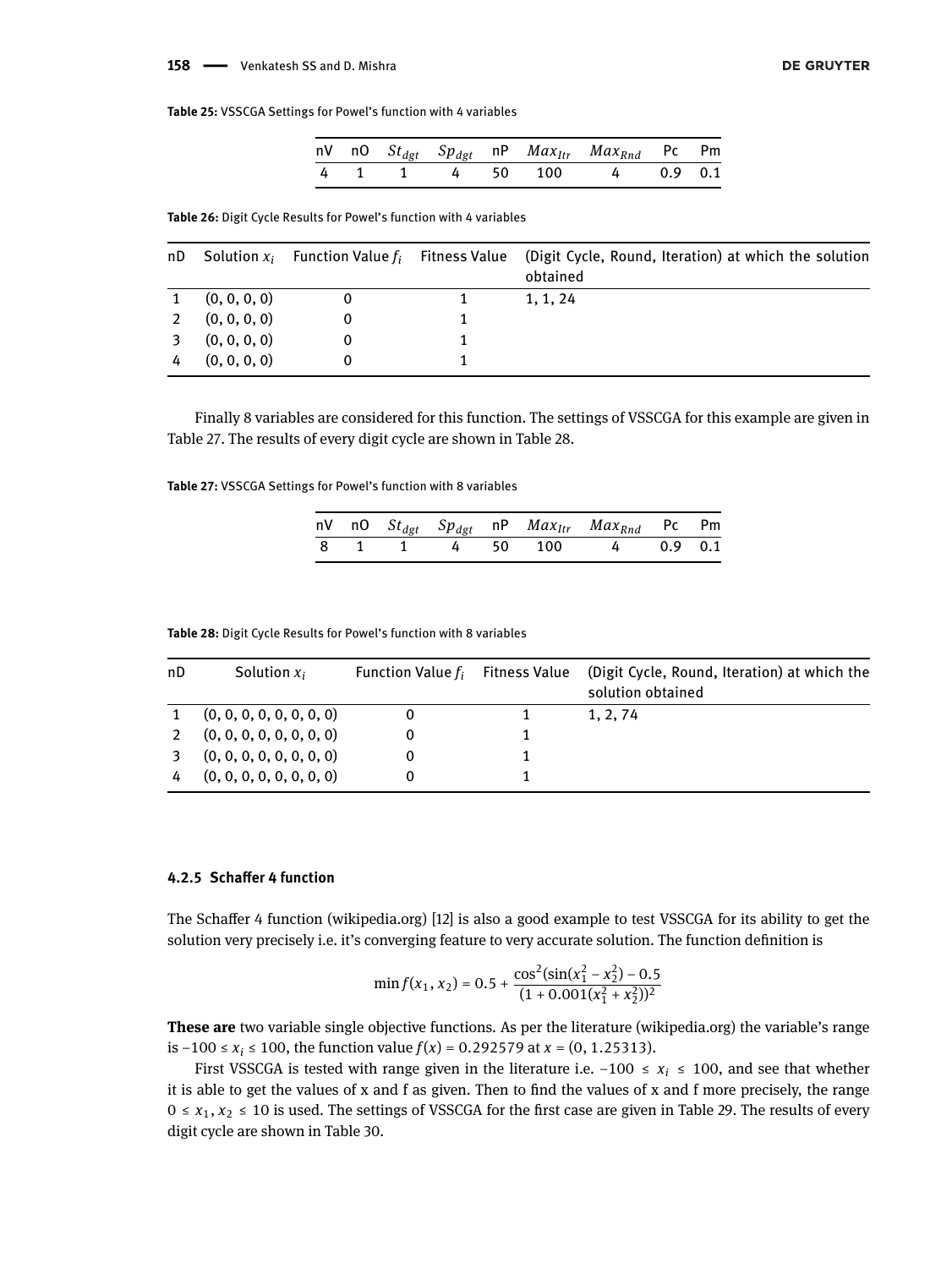|  |  |  | nV nO $St_{dgt}$ $Sp_{dgt}$ nP $Max_{Itr}$ $Max_{Rnd}$ Pc Pm |  |
|--|--|--|--------------------------------------------------------------|--|
|  |  |  | 2 1 1 8 20 50 4 0.9 0.1                                      |  |

**Table 30:** Digit Cycle Results for Schaffer 4 function's with 2 variables

| nD            | Solution $x_i$            | Function Value $f_i$ | <b>Fitness Value</b> | (Digit Cycle, Round, It-<br>eration) at which the<br>solution obtained |
|---------------|---------------------------|----------------------|----------------------|------------------------------------------------------------------------|
| -1            | (20, 0)                   | 0.466666411053995    | 0.681818300646408    | 1, 1, 2                                                                |
| $\mathcal{P}$ | (6, 0)                    | 0.313126889410540    | 0.761541027043394    | 2, 2, 16                                                               |
| 3             | $(1.2, -5)$               | 0.302509651423065    | 0.767748629660781    | 3, 1, 43                                                               |
| 4             | $(-0.48, 1.34)$           | 0.292781321527602    | 0.773526027447829    | 4, 3, 78                                                               |
| 5             | $(-0.022, 1.254)$         | 0.292580331426205    | 0.773646307070619    | 5, 4, 94                                                               |
| 6             | $(-0.0356, 1.254)$        | 0.292580056589184    | 0.773646471568474    | 6, 2, 67                                                               |
|               | $(-2.0e-005, 1.25312)$    | 0.292578632434833    | 0.773647323966897    | 7, 4, 100                                                              |
| 8             | $(-1.99e-006, 1.2531319)$ | 0.292578632036065    | 0.773647324205572    | 8, 2, 94                                                               |

The result shows that the VSSCGA provides promising results. Then it is decided to estimate the value of the function more precisely than the value given in literature (wikipedia.org) (infinity77.net) [13]. The settings of VSSCGA for this case are given in Table 31. The results of every digit cycle are shown in Table 32.

**Table 31:** VSSCGA Settings for Schaffer 4 function (for precise value finding)

|  |  |  | nV nO $St_{dgt}$ $Sp_{dgt}$ nP $Max_{Itr}$ $Max_{Rnd}$ Pc Pm |  |
|--|--|--|--------------------------------------------------------------|--|
|  |  |  | 2 1 1 10 50 100 4 0.9 0.1                                    |  |

| nD             | Solution $x_i$   | Function Value $f_i$ | <b>Fitness Value</b> | (Digit Cycle, Round, Iteration) at<br>which the solution obtained |
|----------------|------------------|----------------------|----------------------|-------------------------------------------------------------------|
| $\mathbf{1}$   | (1, 3)           | 0.305557784250938    | 0.765956139255643    | 1, 1, 1                                                           |
| 2              | (0.3, 1.3)       | 0.293051770390249    | 0.773364240240896    | 2, 1, 9                                                           |
| 3              | (0.13, 1.26)     | 0.292592689956555    | 0.773638910207368    | 3, 1, 74                                                          |
| 4              | (0, 1.253)       | 0.292578681508000    | 0.773647294595127    | 4, 2, 90                                                          |
| 5              | (0, 1.2531)      | 0.292578634920471    | 0.773647322479168    | 5, 1, 70                                                          |
| 6              | (0, 1.25313)     | 0.292578632045530    | 0.773647324199907    | 6, 1, 79                                                          |
| $\overline{7}$ | (0, 1.253132)    | 0.292578632036061    | 0.773647324205574    | 7, 1, 87                                                          |
| 8              | (0, 1.2531318)   | 0.292578632035983    | 0.773647324205621    | 8, 2, 84                                                          |
| 9              | (0, 1.25313183)  | 0.292578632035981    | 0.773647324205622    | 9, 1, 75                                                          |
| 10             | (0, 1.253131834) | 0.292578632035980    | 0.773647324205622    | 10, 1, 76                                                         |

**Table 32:** Digit Cycle Results for Schaffer 4 function (for precise value finding)

Here it is found that the minimum value of Schaffer 4 function is 0.292578632035980 at(0, 1.253131834). The digit cycle setting *Spdgt* is set to 10, because the fitness value and function values have saturated at Matlab's capacity.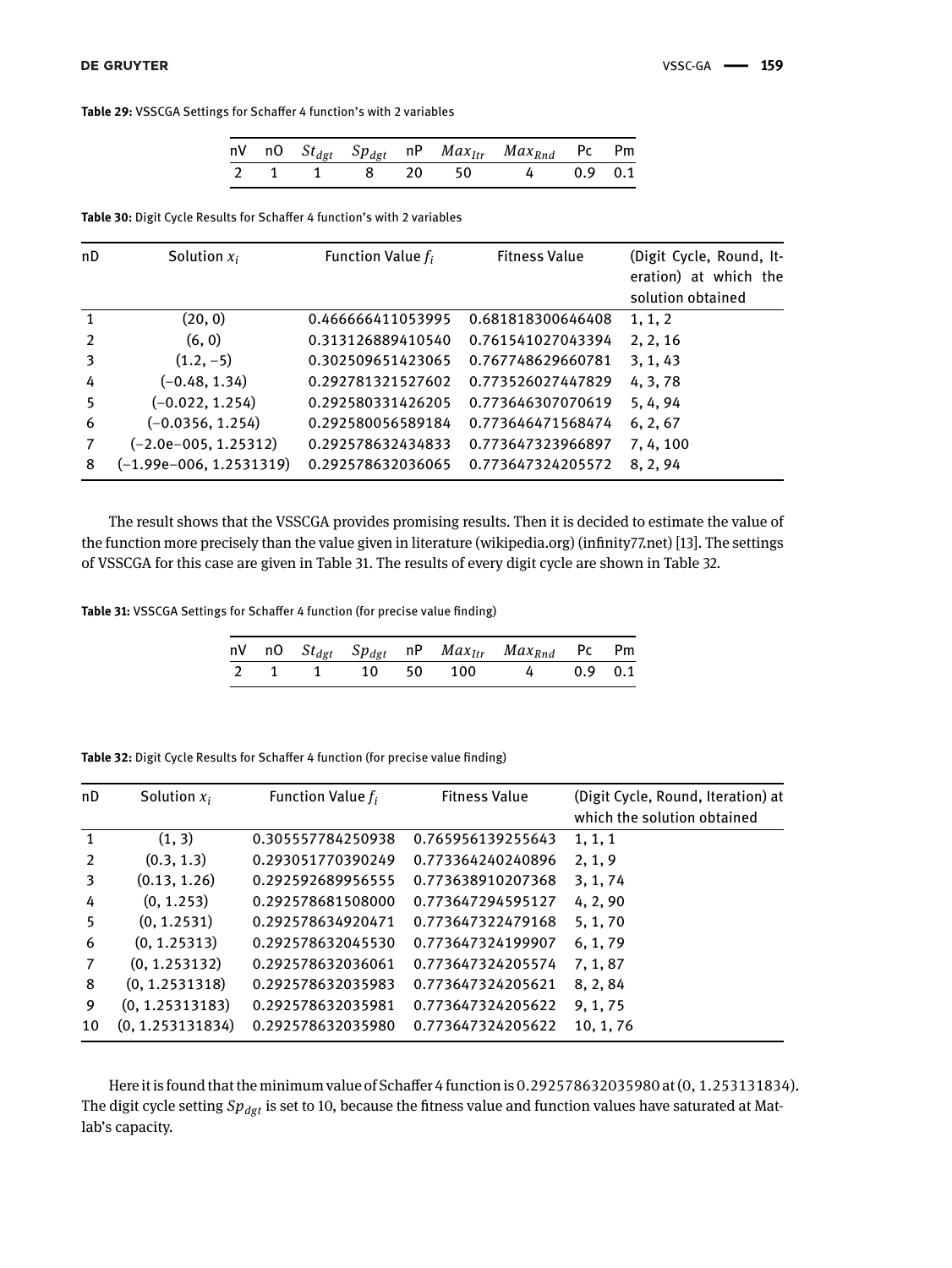### **4.3 Benchmark Problems**

Now it is time to verify the capability of VSSCGA with benchmark problems with more dimensions and more number of objectives.

#### **4.3.1 Interval arithmetic benchmark**

First the interval arithmetic benchmark problem (Abraham) has been taken to test VSSCGA. The system of equations of interval arithmetic benchmark is,

$$
f_1(x) = x_1 - 0.18324757x_3x_4x_9 - 0.25428722 = 0
$$
  
\n
$$
f_2(x) = x_2 - 0.16275449x_1x_{10}x_6 - 0.37842197 = 0
$$
  
\n
$$
f_3(x) = x_3 - 0.16955071x_1x_{10}x_2 - 0.27162577 = 0
$$
  
\n
$$
f_4(x) = x_4 - 0.15585316x_6x_7x_1 - 0.19807914 = 0
$$
  
\n
$$
f_5(x) = x_5 - 0.19950920x_6x_7x_3 - 0.44166728 = 0
$$
  
\n
$$
f_6(x) = x_6 - 0.18922793x_5x_8x_1 - 0.14654113 = 0
$$
  
\n
$$
f_7(x) = x_7 - 0.21180486x_5x_8x_2 - 0.42937161 = 0
$$
  
\n
$$
f_8(x) = x_8 - 0.17081208x_6x_7x_1 - 0.07056438 = 0
$$
  
\n
$$
f_9(x) = x_9 - 0.19612740x_6x_8x_{10} - 0.34504906 = 0
$$
  
\n
$$
f_{10}(x) = x_{10} - 0.21466544x_4x_8x_1 - 0.42651102 = 0
$$

This system has 10 variables and 10 objective functions. Crina Grosan and Ajith Abraham [3] have reported 8 solutions for this problem. Among those the second solution shows least (minimum) function values. Hence this second solution is compared with the final (i.e. last digit cycles) results of VSSCGA. The variable range considered for this case is −2 ≤ *x* ≤ 2, *i* = 1, 2, ..., 10.

**Table 33:** VSSCGA Settings for Interval arithmetic benchmark problem

|  |  |  | nV nO $St_{dgt}$ $Sp_{dgt}$ nP $Max_{Itr}$ $Max_{Rnd}$ Pc Pm |  |
|--|--|--|--------------------------------------------------------------|--|
|  |  |  | 10 10 6 10 100 100 4 0.9 0.1                                 |  |

The settings of VSSCGA for this case are given in Table 33. The comparison of results of VSSCGA with Crina Grosan and Ajith Abraham's second solution [3] (Abraham) is shown in Table 34.

#### **4.3.2 Neurophysiology Application**

The next benchmark problem considered is the Neurophysiology Application (Abraham). This system has 6 variables and 6 objective functions. The system of equations of Neurophysiology Application benchmark is,

$$
f_1(x) = x_1^2 + x_3^2 - 1 = 0
$$
  
\n
$$
f_2(x) = x_2^2 + x_4^2 - 1 = 0
$$
  
\n
$$
f_3(x) = x_5x_3^3 + x_6x_4^3 = 0
$$
  
\n
$$
f_4(x) = x_5x_1^3 + x_6x_2^3 = 0
$$
  
\n
$$
f_5(x) = x_5x_1x_3^2 + x_6x_2x_4^2 = 0
$$
  
\n
$$
f_6(x) = x_5x_3x_1^2 + x_6x_4x_2^2 = 0
$$

 $\overline{0}$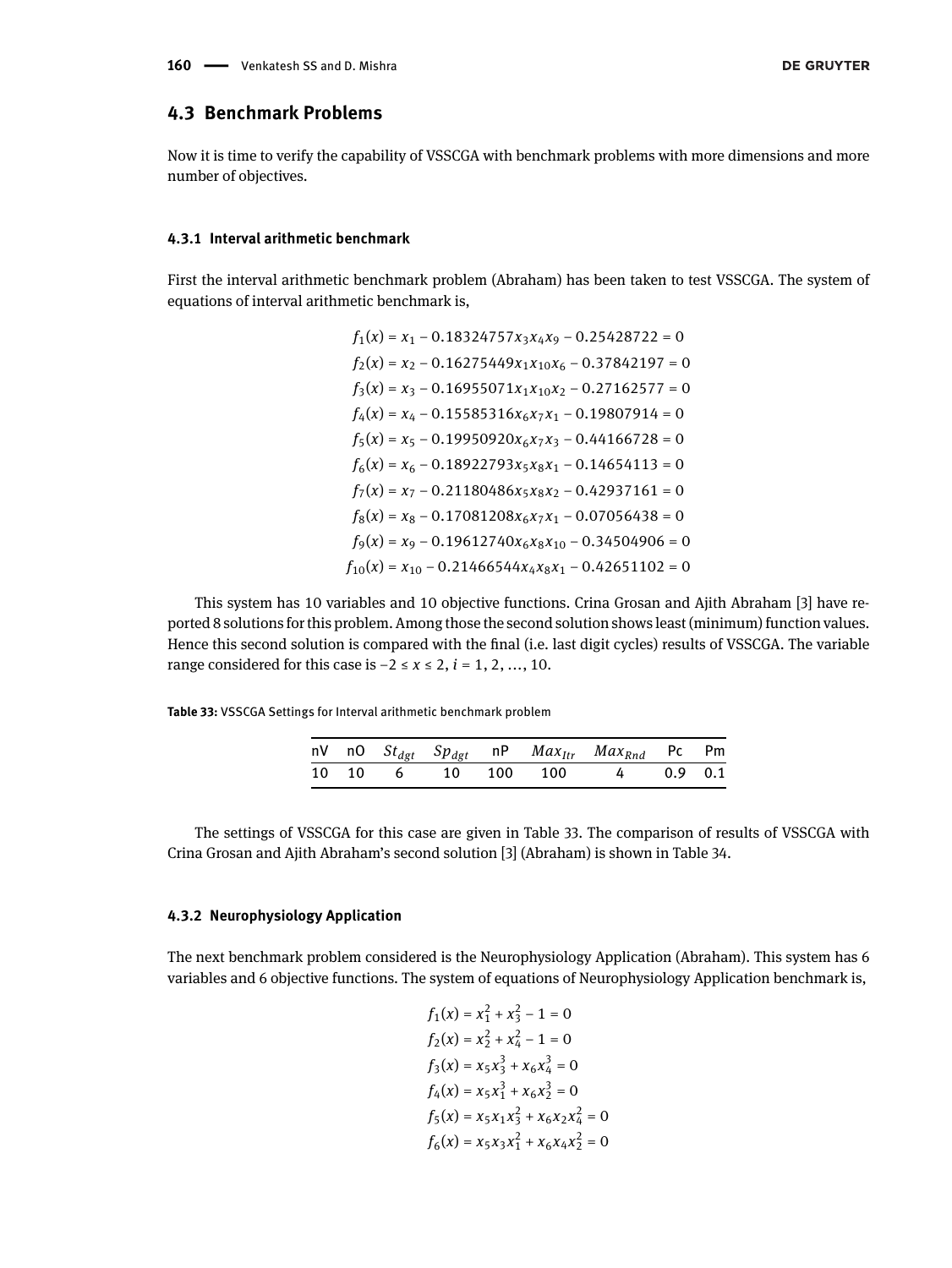|    | Crina Grosan and Ajith Abraham's<br>second solution (Abraham)[3] |                      | <b>Results of VSSCGA</b> |                      |
|----|------------------------------------------------------------------|----------------------|--------------------------|----------------------|
|    | Solution $x_i$                                                   | Function Value $f_i$ | Solution $x_i$           | Function Value $f_i$ |
| 1  | 0.1224819761                                                     | 0.1318552790         | 0.25783196               | $-0.000001093119041$ |
| 2  | 0.1826200685                                                     | 0.1964428361         | 0.379999992              | $-0.001096214219632$ |
| 3  | 0.2356779803                                                     | 0.0364987069         | 0.278724                 | 0.000001618504025    |
| 4  | $-40.0371150470$                                                 | 0.2354890155         | 0.2006688                | 0.000000078655073    |
| 5  | 0.3748181856                                                     | 0.0675753064         | 0.44399996               | $-0.001250878418472$ |
| 6  | 0.2213311341                                                     | 0.0739986588         | 0.149176                 | 0.000000387694704    |
| 7  | 0.0697813035                                                     | 0.3607038292         | 0.43199452               | $-0.000000091118403$ |
| 8  | 0.0768058043                                                     | 0.0059182979         | 0.073399996              | $-0.000002515583961$ |
| 9  | $-0.0312153867$                                                  | 0.3767487763         | 0.345959968              | $-0.000006503849487$ |
| 10 | 0.1452667120                                                     | 0.2811693568         | 0.4271998388             | $-0.000126401096904$ |
|    |                                                                  |                      | <b>Fitness Value</b>     | 0.997520381531896    |

**Table 34:** Comparison of VSSCGA's results with Crina Grosan and Ajith Abraham's results for Interval arithmetic benchmark problem

Crina Grosan and Ajith Abraham have reported 12 solutions for this problem. Among those the twelfth solution shows least (minimum) function values. Hence this twelfth solution is compared with the final results of VSSCGA. On reviewing the results of Crina Grosan and Ajith Abraham, the variable range kept for this case is −1 ≤ *x<sup>i</sup>* ≤ 1, *i* = 1, 2, ..., 10 and the settings of VSSCGA for this case are given in Table 35. The comparison of results of VSSCGA with Crina Grosan and Ajith Abraham's twelfth solution (Abraham) is shown in Table 36.

**Table 35:** VSSCGA Settings for Neurophysiology Application (case 2)

|  |  |  | nV nO $St_{dgt}$ $Sp_{dgt}$ nP $Max_{Itr}$ $Max_{Rnd}$ Pc Pm |  |
|--|--|--|--------------------------------------------------------------|--|
|  |  |  | 6 6 5 10 200 100 5 0.9 0.1                                   |  |

**Table 36:** Comparison of VSSCGA's results with Crina Grosan and Ajith Abraham's results for Neurophysiology Application problem (case 1)

|   | Crina Grosan and Ajith Abraham's<br>second solution (Abraham) [3] |                      | <b>Results of VSSCGA</b> |                      |  |
|---|-------------------------------------------------------------------|----------------------|--------------------------|----------------------|--|
|   | Solution $x_i$                                                    | Function Value $f_i$ | Solution $x_i$           | Function Value $f_i$ |  |
| 1 | $-0.807866890$                                                    | 0.0050092197         | 0.556000066              | 0.000029529993604    |  |
| 2 | $-0.9560562726$                                                   | 0.0366973076         | $-0.647718$              | $-0.000000258076000$ |  |
| 3 | 0.5850998782                                                      | 0.0124852708         | $-0.831200014$           | $-0.000004409545462$ |  |
| 4 | $-0.2219439027$                                                   | 0.0276342907         | $-0.76188$               | 0.000007785476757    |  |
| 5 | 0.06620152964                                                     | 0.0168784849         | 0.0000199                | 0.000013698338141    |  |
| 6 | $-0.0057942792$                                                   | 0.0248569233         | $-0.000016$              | $-0.000000024868871$ |  |
|   |                                                                   |                      | <b>Fitness Value</b>     | 0.999944296804184    |  |

Here one more set of results of VSSCGA are given, which shows that as like GA, the VSSCGA also gives better results over time. The settings of VSSCGA for this case are given in Table 3.41 37. The comparison of results of VSSCGA with Crina Grosan and Ajith Abraham's twelfth solution is shown Table 38. All the above test cases show that the VSSCGA is giving very precise and promising results. The choice of the various pa-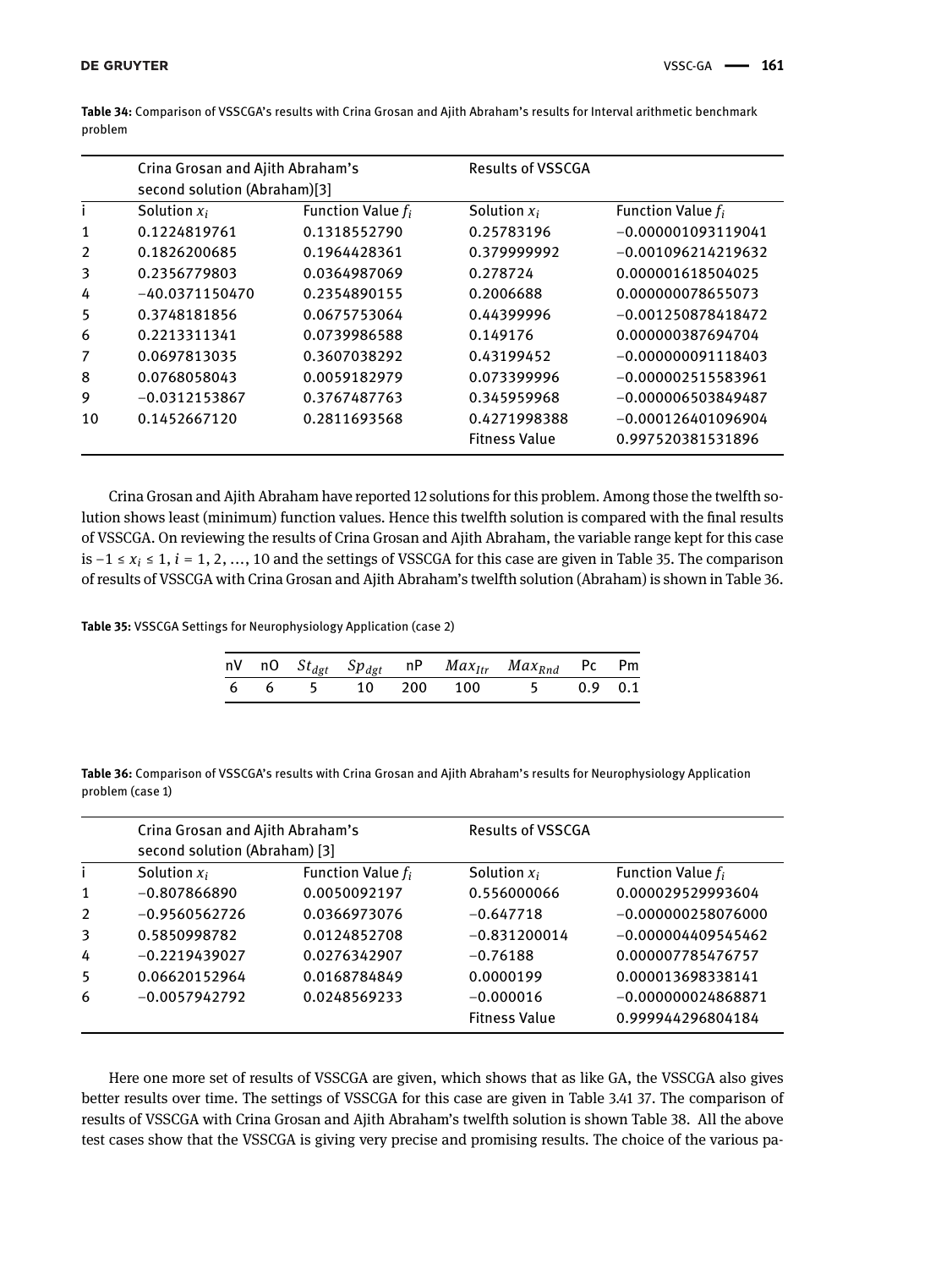#### 162 - Venkatesh SS and D. Mishra

**Table 37:** VSSCGA Settings for Neurophysiology Application (case 2)

|  |  |  | nV nO $St_{dgt}$ $Sp_{dgt}$ nP $Max_{Itr}$ $Max_{Rnd}$ Pc Pm |  |
|--|--|--|--------------------------------------------------------------|--|
|  |  |  | 6 6 5 10 100 200 5 0.9 0.1                                   |  |

**Table 38:** Comparison of VSSCGA's results with Crina Grosan and Ajith Abraham's results for Neurophysiology Application problem (case 1)

|              | Crina Grosan and Ajith Abraham's<br>second solution (Abraham)[3] |                      | <b>Results of VSSCGA</b> |                      |  |
|--------------|------------------------------------------------------------------|----------------------|--------------------------|----------------------|--|
| Ť            | Solution $x_i$                                                   | Function Value $f_i$ | Solution $x_i$           | Function Value $f_i$ |  |
| $\mathbf{1}$ | $-0.8078668904$                                                  | 0.0050092197         | $-0.73834$               | 0.000000000006542    |  |
| 2            | $-0.9560562726$                                                  | 0.0366973076         | $-0.271426396$           | 0.000000000110189    |  |
| 3            | 0.5850998782                                                     | 0.0124852708         | 0.67442868               | $-0.000000000423724$ |  |
| 4            | $-0.2219439027$                                                  | 0.0276342907         | $-0.9624592$             | 0.000000000318003    |  |
| 5            | 0.06620152964                                                    | 0.0                  | 0.000000000218384        | 0.000013698338141    |  |
| 6            | $-0.0057942792$                                                  | 0.0248569233         | 0.0                      | $-0.000000000308311$ |  |
|              |                                                                  |                      | <b>Fitness Value</b>     | 0.999999998614848    |  |

rameters in VSSCGA varies with the problem at hand. However, from our experiments we infer that like all other GA algorithms it is very easy to find the appropriate settings for VSSCGA too. The advantage we get here is that now we have a variable search space and that intuitively will converge faster than that of traditional GAs.

# **5 Conclusion**

A new Genetic Algorithm that can vary its search space size and find the solution of non- linear equations system very precisely is introduced. A new Inverse Ranked Roulette Wheel selection is introduced to overcome the premature convergence. The binary imitative integer coded uniform cross over and mutations are adopted. The adopted mutation decreases the execution time. Elitism and Migration are adopted after some predefined iterations, and thus improves the randomness and carry the best solution throughout the run.

Even though it can solve many problems, some benchmark problems are tried to test the performance of the VSSCGA and very good and more precise results are obtained. VSSCGA confirms that it can handle multi variable, multi objective and high search space problems very efficiently.

In future variable rate mutation may be integrated with this GA to analyze its performance. The VSSCGA may be used for other applications where other optimization techniques do not give good results.

# **References**

- [1] Akira Oyama, Shigeru Obayashi and Kazuhiro Nakahashi, "*Real-coded adaptive range genetic algorithm and its application to aero dynamic design*", JSME International Journal series A-solid Mechanics and Material Engineering, Vol 43, 124–129, 2000.
- [2] F. Herrera and M. Lozano, *Two-loops real-coded genetic algorithms with adaptive control of mutation step sizes*, Applied intelligence, Vol 13, 187–204, 2000.
- [3] Crina Grosan and Ajith Abraham, *A New Approach for Solving Nonlinear Equations Systems*, IEEE Transactions on Systems, Man, and Cybernetics-Part A: Systems And Humans, Vol. 38, No. 3, 2008.
- [4] Satoshi Tomioka, Shusuke Nisiyama, and Takeaki Enoto, *Non-linear least square regression by adaptive domain method with multiple genetic algorithms*. IEEE Transactions of evolutionary computation, Vol 11, IS 1, 1–16, 2007.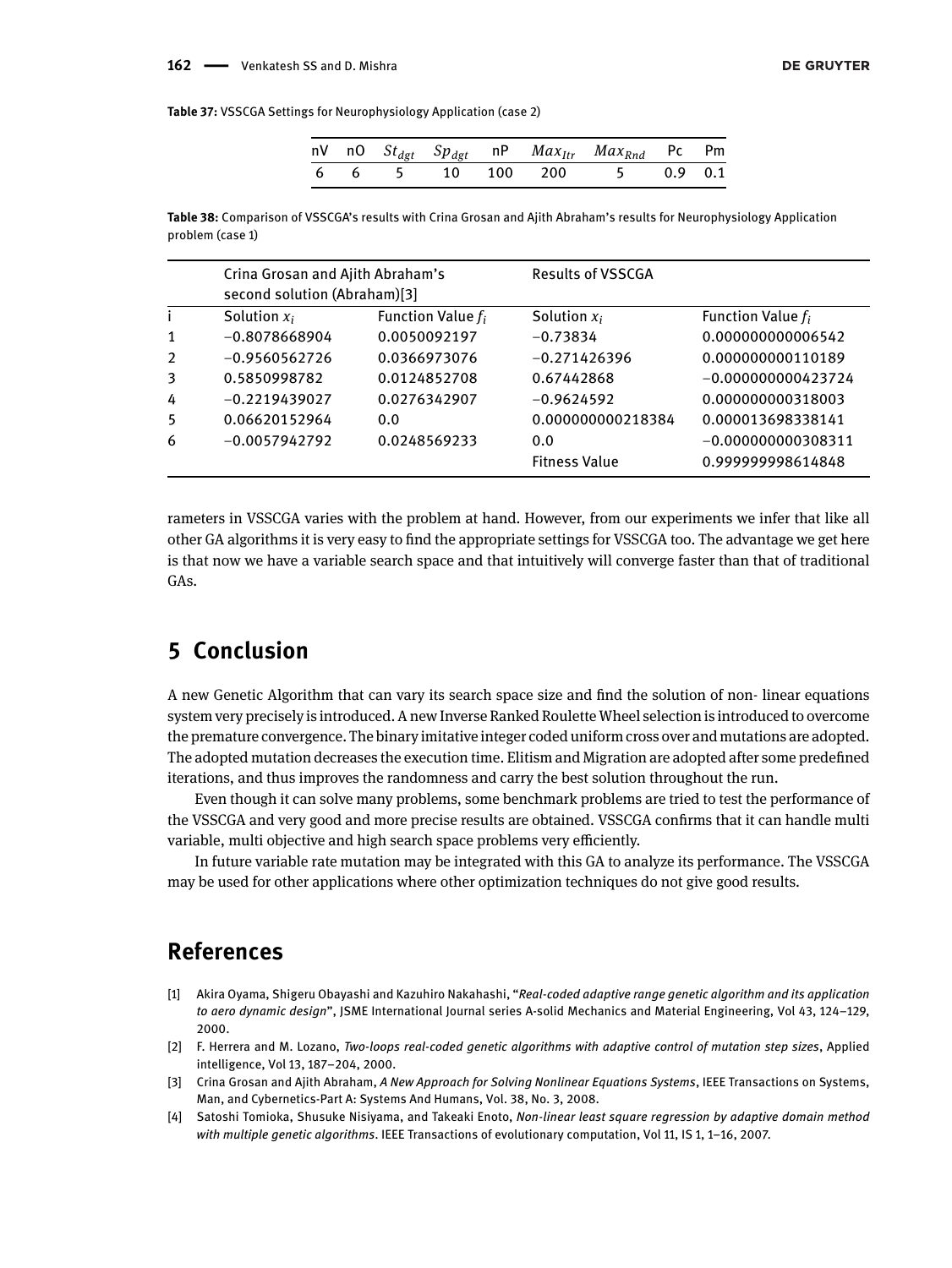- [5] Julia Carson *et al. Genetic Algorithms: Advances in Research and Applications* (Computer Science, Technology and Applications, Nova Science Pub Inc, 2017.
- [6] J.H. Holland, *Adaptation in Natural and Artificial Systems*, University of Michigan Press, Ann Arbor, Michigan, 1975; re-issued by MIT Press, 1992.
- [7] John R Koza, *Genetic Algorithms and Genetic Programming*, Power Point Presentation, Department of Electrical Engineering, School of Engineering, Stanford University, http://www.genetic-programming.com/coursemainpage.html 2003.
- [8] Mitchell Melanie, *An Introduction to Genetic Algorithms*, A Bradford Book, The MIT Press, Cambridge, 1999.
- [9] Jorge Magalhães-Mendes, *A Comparative Study of Crossover Operators for Genetic Algorithms to Solve the Job Shop Scheduling Problem*, WSEAS Transactions on Computers, Issue 4, Volume 12, 2013.
- [10] K.A. De Jong, *An analysis of the behavior of a class of genetic adaptive systems*, Doctoral dissertation, University of Michigan, Ann Arbor, Michigan, 1975.
- [11] S. Effati and A.R. Nazemi, *A new method for solving a system of the nonlinear equations*, Applied Mathematics and Computation, vol. 168, no. 2, 877–894, 2005.
- [12] http://en.wikipedia.org/wiki/Test\_functions\_for\_optimization
- [13] http://infinity77.net/global\_optimization/test\_functions\_nd\_S.html
- [14] Turgut, O. E., Turgut M. S., Coban M. T., *Chaotic quantum behaved particle swarm optimization algorithm for solving nonlinear system of equations*, Computers and Mathematics with Applications, Vol. 68, 508–530, 2014.
- [15] Pourjafari E., Mojallali H., *Solving nonlinear equations systems with a new approach based on invasive weed optimization algorithm and clustering*, Swarm and Evolutionary Computation, Vol. 4, 33–43, 2012.
- [16] Hirsch M. J., Pardalos, P. M., Resende M. G. C., *Solving systems of nonlinear equations with continuous GRASP, Nonlinear analysis: Real World Applications*, Vol. 10, 2000–2006, 2009.
- [17] Abd-El-Wahed, W.F., Mousa, A.A., El-Shorbagy, M.A.: *Integrating particle swarm optimization with genetic algorithms for solving nonlinear optimization problems*. J. Comput. Appl. Math. 235, 1446–1453, 2011.
- [18] Bianchini, M., Fanelli, S.:*Optimal algorithms for well-conditioned nonlinear systems of equations*. IEEE Trans. Comput. 50(7), 689–698, 2001.
- [19] Joshi, G., Krishna, M.B.: *Solving system of non-linear equations using genetic algorithm*. In: International Conference on Advances in Computing, Communications and Informatics (ICACCI) , 2014.
- [20] Konaka, A., Coitb, D.W., Smith, A.E.: *Multi-objective optimization using genetic algorithms: a tutorial*. Reliab. Eng. Syst. Saf. 91, 992–1007, 2006.
- [21] Pourrajabian, A., Ebrahimi, R., Mirzaei, M., Shams, M.: *Applying genetic algorithms for solving nonlinear algebraic equations*. Appl. Math. Comput. 219, 11483–11494, 2013
- [22] Raja, M.A.Z., Sabir, Z., Mehmood, N., Al-Aidarous, E.S., Khan, J.A.: *Design of stochastic solvers based on genetic algorithms for solving nonlinear equations*. Neural Comput. Appl. 26, 1–23, 2015.
- [23] Ren, H., Wua, L., Bi, W., Argyros, I.K.: *Solving nonlinear equations system via an efficient genetic algorithm with symmetric and harmonious individuals*. Appl. Math. Comput. 219, 10967–10973, 2013.
- [24] D Mishra, PK Kalra , *Modified Hopfield Neural Network Approach for Solving Nonlinear Algebraic Equations*. Engineering Letters, 2007
- [25] Deepak Mishra and Prem K. Kalra, *An energy function approach for finding roots of characteristic equation*, ictact journal on soft computing: special issue on fuzzy in industrial and process automation, volume: 02, issue: 01 237, 2011.
- [26] Chhavi Mangla Harsh Bhasin Musheer Ahmad Moin Uddin, *Novel Solution of Nonlinear Equations Using Genetic Algorithm*, Industrial Mathematics and Complex Systems, pp 249-257, 2017.
- [27] Nyoman Gunantara, A review of multi-objective optimization: Methods and its applications, Cogent Engineering, 5: 1502242, 2018

# **Appendix A: The proposed algorithm of the VSSCGA**

The algorithm of the VSSCGA is.

- 1. Initialize GA parameters,
	- (a) Number of Population (*nP*),
	- (b) Number of Variables (*nV*),
	- (c) Number of Objectives (*nO*),
	- (d) Start Digit (*StDgt*),
	- (e) Stop Digit  $(Sp_{Dgt})$ ,
	- (f) Maximum Iterations (*MaxItr*),